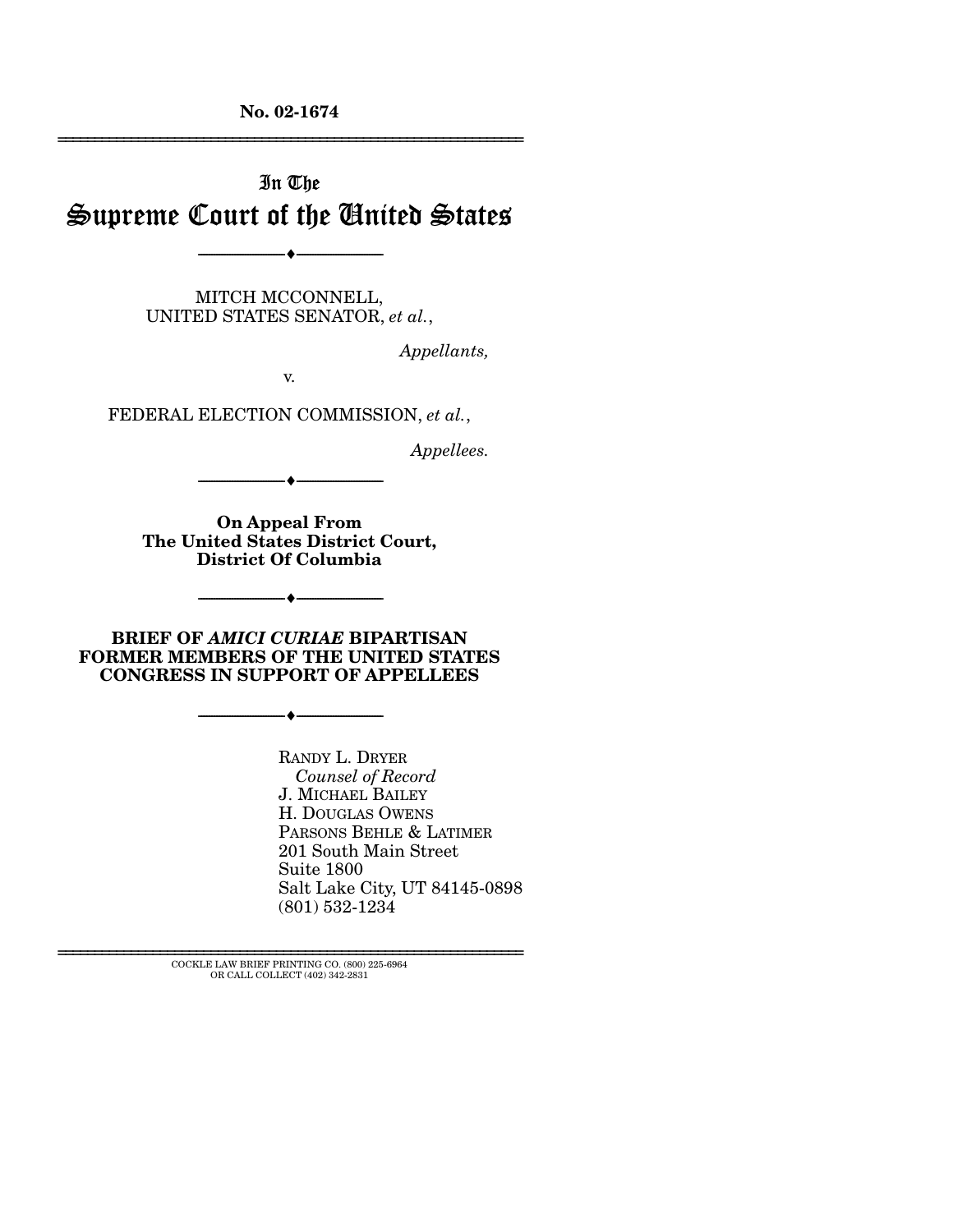# TABLE OF CONTENTS

Page

|     |                |                                                                                                                            | 1  |
|-----|----------------|----------------------------------------------------------------------------------------------------------------------------|----|
|     |                |                                                                                                                            |    |
|     |                |                                                                                                                            |    |
|     |                |                                                                                                                            |    |
| L   | TO T           | BCRA WILL HELP RESTORE INTEGRITY<br>NATIONAL POLITICS BY ENDING<br>LARGE SOFT MONEY DONATIONS                              | 7  |
|     | $\mathsf{A}$ . | The National Parties Expect Members of<br>Congress to Raise Soft Money, and Mem-<br>bers are Rewarded or Penalized Accord- | 7  |
|     | B.             | Soft Money Donations Unavoidably Cor-                                                                                      | 10 |
|     |                | Large Donors Enjoy Disproportionate<br>1.<br>Access to Members of Congress                                                 | 11 |
|     |                | 2. Large Donors Exercise Disproportion-<br>ate Influence on the Legislative Proc-                                          | 13 |
|     |                | C. Soft Money Donations Unavoidably Cor-                                                                                   | 20 |
| II. |                | BCRA WILL HELP RESTORE OUR CITI-<br>ZENS' FAITH IN DEMOCRACY                                                               | 25 |
|     | $\mathsf{A}$ . | BCRA Mitigates the Appearance of Cor-                                                                                      | 25 |
|     | B.             | BCRA Enhances Political Participation                                                                                      | 27 |
|     |                |                                                                                                                            | 29 |
|     |                |                                                                                                                            |    |
|     |                |                                                                                                                            |    |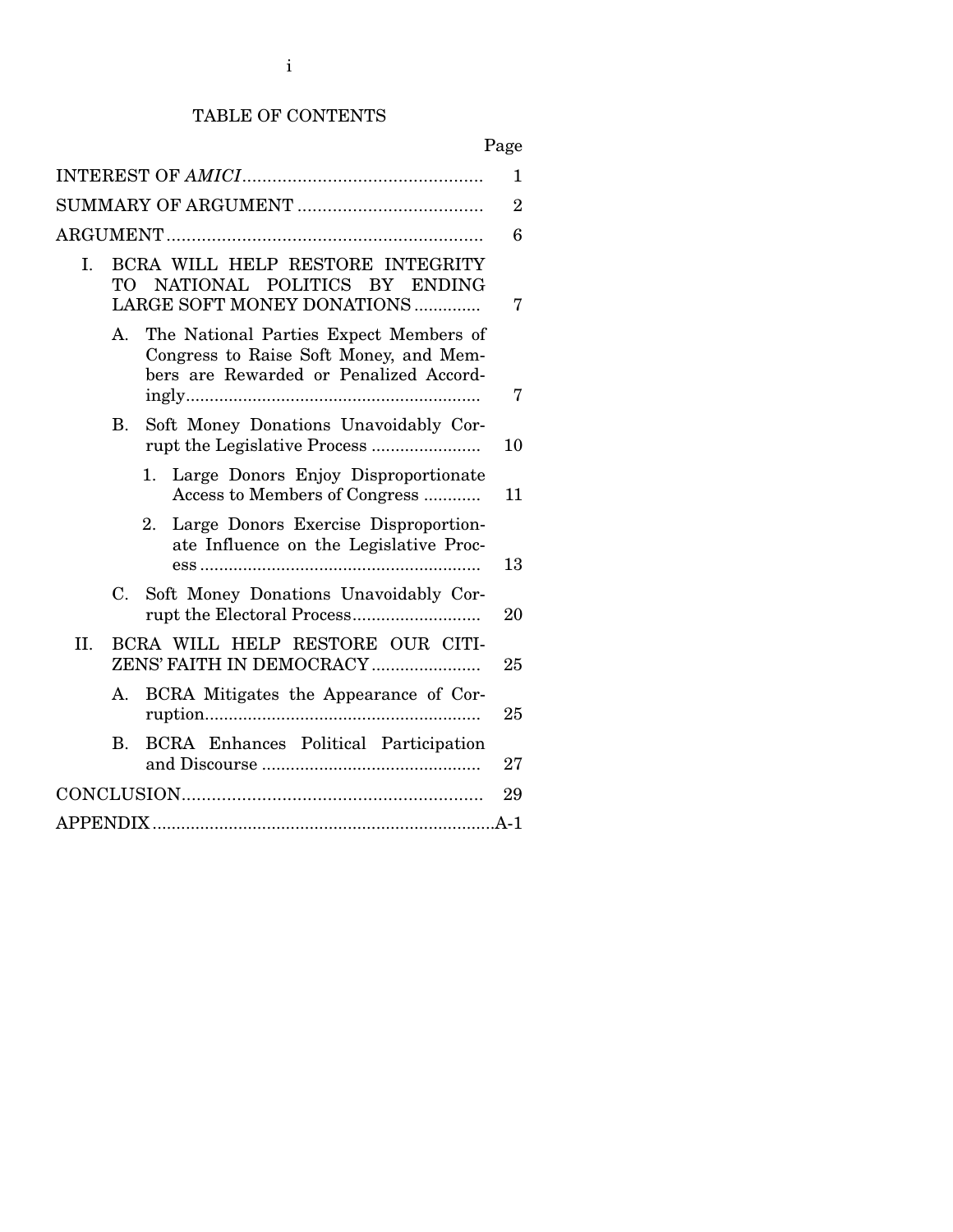# TABLE OF AUTHORITIES

# Page

# FEDERAL CASES

| Buckley v. Valeo, 424 U.S. 1 (1976) 9, 24, 25, 29 |
|---------------------------------------------------|
| FEC v. Beaumont, 123 S. Ct. 2200 (2003) 7, 9, 10  |
| FEC v. National Right to Work Committee, 459 U.S. |
| FEC v. The Christian Coalition, 52 F. Supp. 2d 45 |
| Nixon v. Shrink Mo. Government Political Action   |

#### FEDERAL STATUTES

Federal Election Campaign Act (FECA), Pub. L. No. 93-443, 88 Stat. 1263, 2 U.S.C. § 431 *et seq.* ................... 6

### **MISCELLANEOUS**

| Craig B. Holman & Luke P. McLoughlin, Buying                                                                                                                                                        |  |
|-----------------------------------------------------------------------------------------------------------------------------------------------------------------------------------------------------|--|
| Jonathan S. Krasno & Frank Sorauf, Issue Advo-<br>cacy and the Integrity of the Political Process, in<br>INSIDE THE CAMPAIGN FINANCE BATTLE: COURT<br><b>TESTIMONY ON THE NEW REFORMS (2003) 23</b> |  |
| Jonathan S. Krasno & Frank Sorauf, Why Soft<br>Money Has Not Strengthened Parties, in INSIDE<br>THE CAMPAIGN FINANCE BATTLE: COURT TESTI-                                                           |  |
|                                                                                                                                                                                                     |  |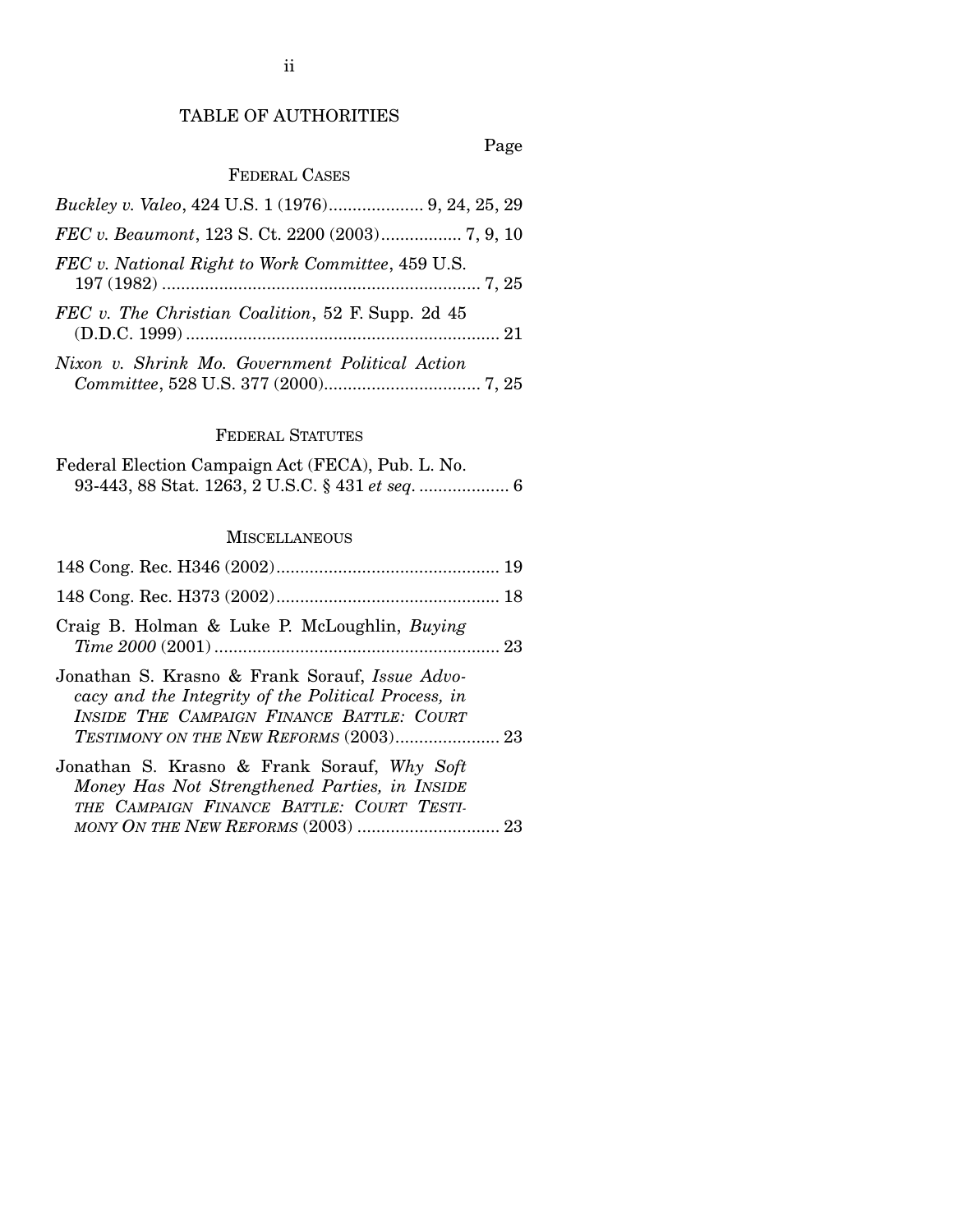TABLE OF AUTHORITIES – Continued

Page

Mark Mellman & Richard Wirthlin, *Public Views on Party Soft Money, in* INSIDE THE CAMPAIGN FINANCE BATTLE: COURT TESTIMONY ON THE NEW REFORMS 267 (Corrado, Mann & Potter eds., 2003)................................................................................ 26

iii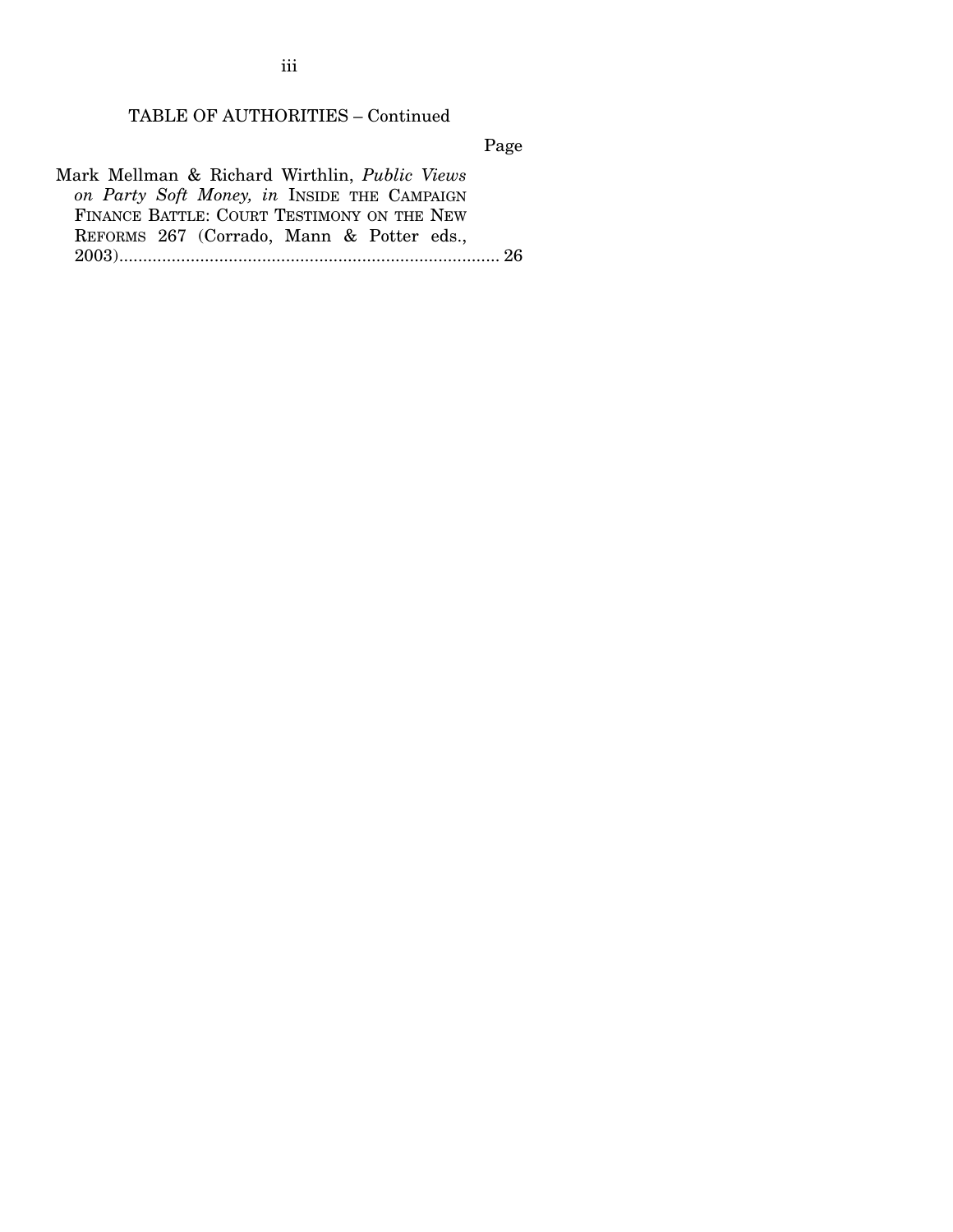#### **INTEREST OF** *AMICI*

*Amici* are former members of the U.S. Senate and U.S. House of Representatives (the "Former Members").<sup>1</sup> They are deeply interested in the Bipartisan Campaign Reform Act ("BCRA") and in this litigation because its outcome will shape the environment for federal elections for decades to come and have a profound impact on citi zens' confidence in the integrity of federal elections and of the officials who are elected. This Court's decision will either bolster a nascent hope for meaningful campaign reform or cause a return to the pre-BCRA days of cynicism and disillusionment. The Former Members have devoted many years, for some most of their lives, to making repre sentative government work in practice, including the real and gritty business of running for office. They hold a unique position among interested parties in that they (a) have studied and crafted federal campaign finance law, (b) have lived with its consequences as federal candidates, fund-raisers and officeholders, and (c) are free to criticize the fund-raising system they no longer rely on to remain in office. In those roles the Former Members have seen, firsthand, the growing influence and appearance of influ ence of big money and special interests on elections and the legislative process. They are also acutely aware of the resulting sense of disenfranchisement felt by so many citizens. Based on their experience and their exceptional knowledge of the system, the Former Members attest to the need to "clean up" the financing of federal campaigns

<sup>&</sup>lt;sup>1</sup> This brief is filed with the written consent of all parties. No counsel for a party authored this brief in whole or in part, nor did any person or entity, other than *Amici* or their counsel, make a monetary contribution to the preparation or submission of this brief.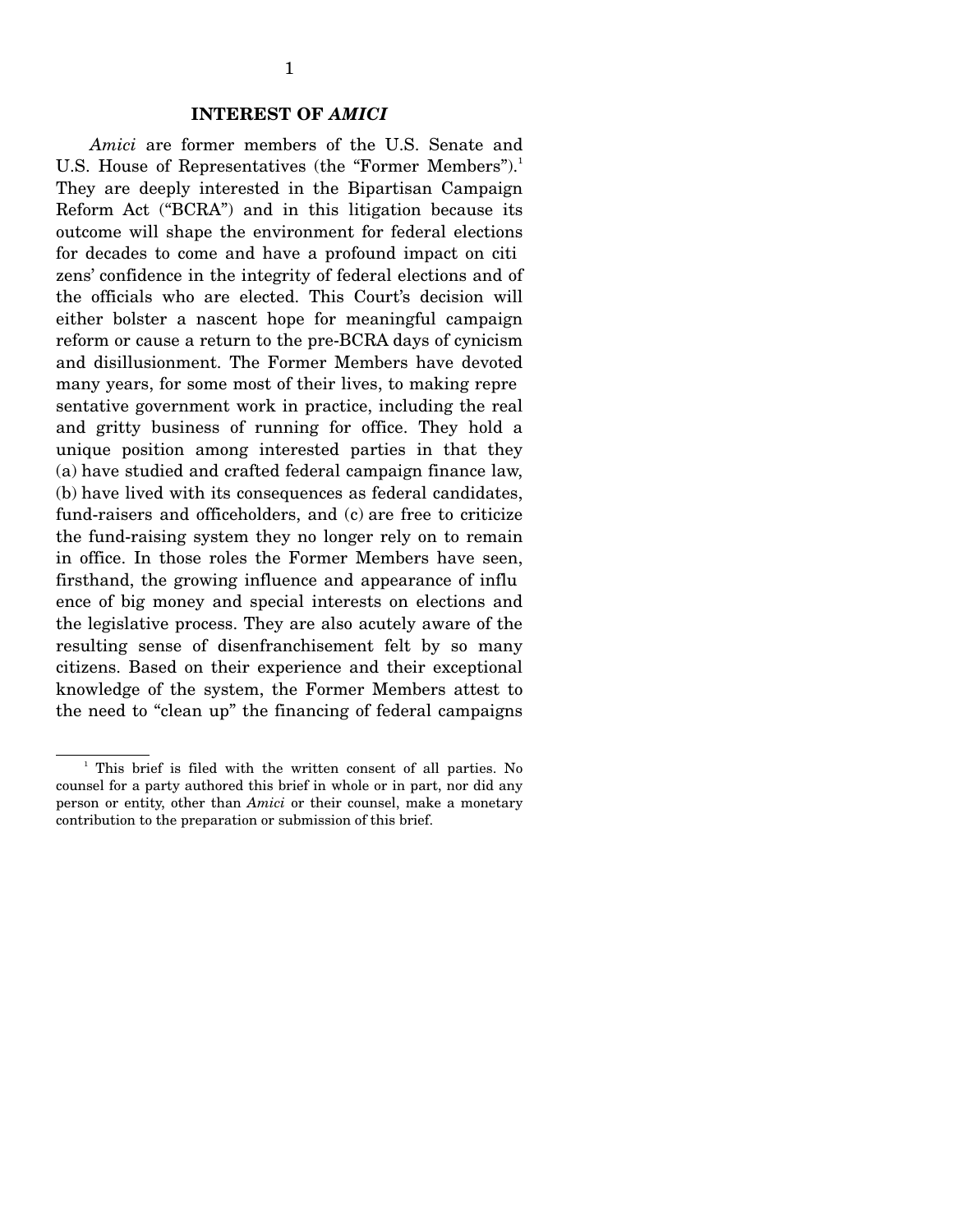and by so doing to restore the voters' confidence in the process. They believe the principles enacted by BCRA advance these worthy objectives.

The Former Members who have joined in this brief are an impressive and diverse bipartisan group whose service in Congress and experience in federal elections spans the modern campaign era. The Former Members are identified in the Appendix. Collectively, they represent more than 500 years of elected public service at the federal level. They come from both sides of the political aisle with constituencies from all walks of life: young and old, poor and wealthy, urban and rural, educated and uneducated.

#### **SUMMARY OF ARGUMENT**

----------------------------- ------------------------------

----♦-- -

*Amici* submit this brief to convince this Court of the profound necessity to sustain the reforms enacted by the Bipartisan Campaign Reform Act ("BCRA"). The Former Members are on intimate terms with the practical realities of campaign finance law. They know the effects of soft money on elections, and they know its effects on the legislative process. While serving in Congress, they wit nessed the conflict between the ideal of representative government, where a representative's duty and exercise of judgment is owed to constituents and to the broader public interest, and the reality of raising the enormous sums of money needed for the next election. They hope that their experience will demonstrate to the Court the compelling need for reform. They believe that the benefits of BCRA in serving the values of a democratic republic do not come at the expense of free speech or vigorous electioneering. Indeed, BCRA will expand the number of voices participat ing in elections. BCRA will move elections closer to the ideal of a contest of ideas among all interests and away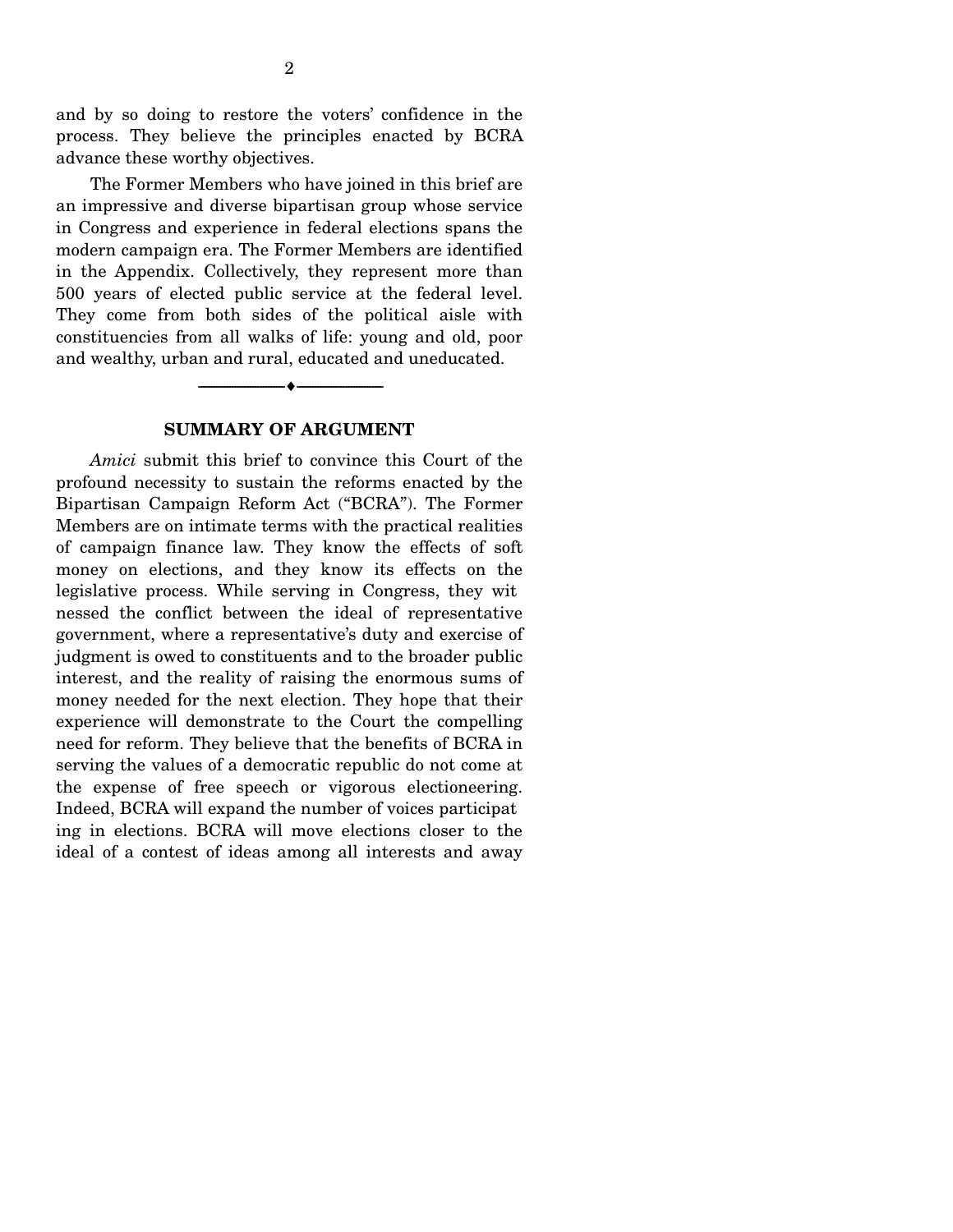from recent trends of elections as contests only among moneyed interests. BCRA will help check a growing cynicism in the electorate and foster greater participation in campaigns at the grass roots level and in voting itself.

The Former Members wish to underscore that the campaign finance system that existed before BCRA cor rupted and undermined the legislative process in that it often altered legislative outcomes by elevating moneyed interests at the expense of the broader public interest. Members of Congress are induced to offer their time and attention to donors, and in particular to large donors. Regrettably, but undeniably, it is a fact of political life that members of Congress are often more attentive to those who donate money to them or to their political party than to those who do not. Large donations are the lifeblood of any campaign. Money leads to preferential access, and access means influence. Through such "access," large donors are able to influence legislation to their advantage, often to the detriment of the overall public interest. Members of Congress quickly learn that if they do not provide time and attention to large donors, and if they do not act to influence or acquiesce in legislative decisions favoring such large donors, then they and their party are likely to be at a serious disadvantage. As former Senator Paul Simon bluntly stated, "When people have donated \$50,000 or \$100,000, they are going to want their pound of flesh after the election." Declaration of Senator Paul Simon ("Simon Decl.")<sup>2</sup>  $\P$  15. The expectation is unwritten, but is often honored nonetheless.

<sup>&</sup>lt;sup>2</sup> This and the other declarations cited herein from former and current members of Congress are in the record and were cited in the opinions below. *See*, *e.g.*, Memorandum Opinion of Judge Kollar-Kotelly (D.D.C. May 19, 2003), *reprinted in* Appellants' June 2003 Supplemental (Continued on following page)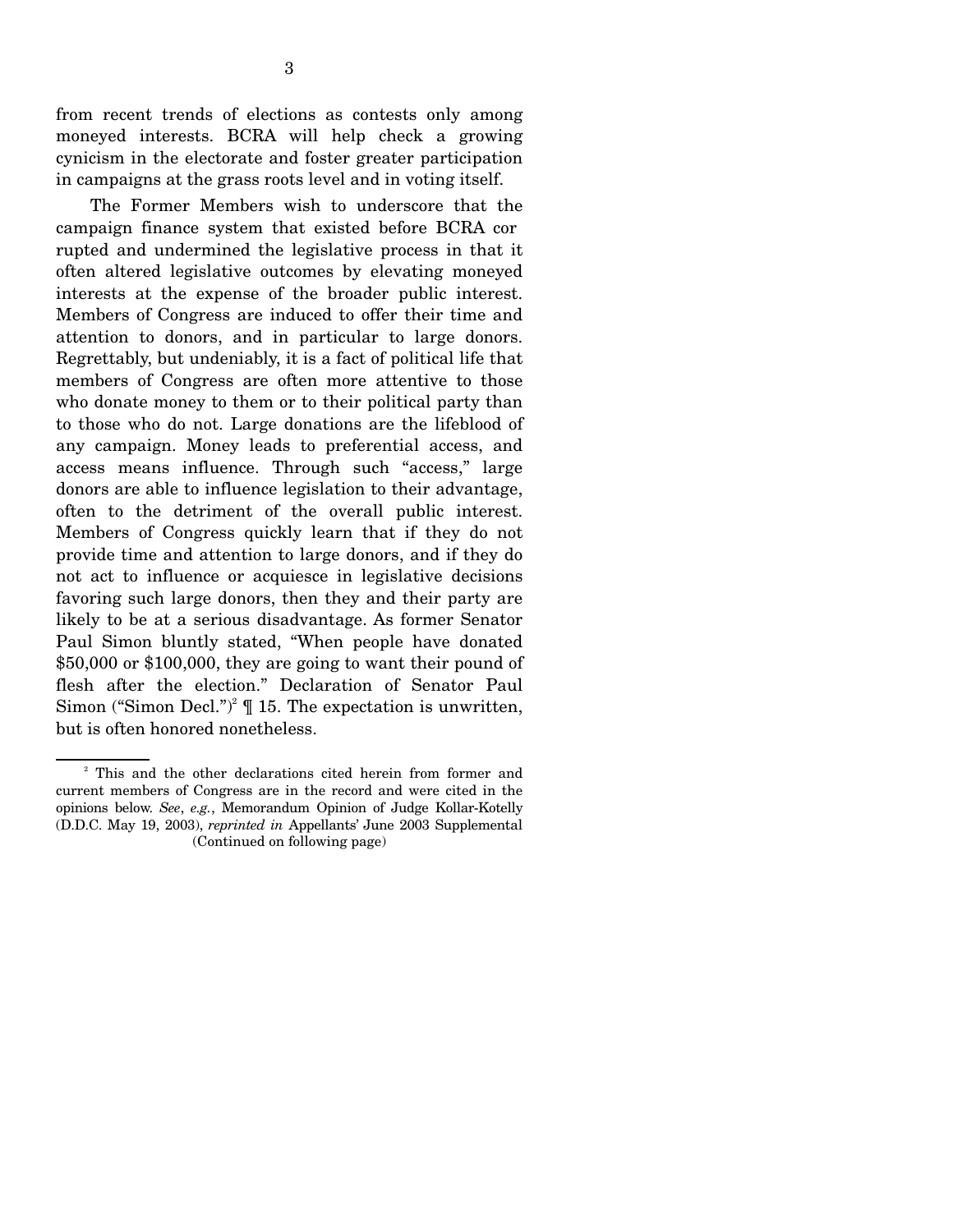Foes of BCRA claim that all is well so long as there is no *quid pro quo* between the donor and the officeholder. The reality is that serious, if incremental, corruption occurs without any explicit *quid pro quo* agreement. The *quid* is given with the expectation that the *quo* is, or soon will be, on its way. Those expectations are rewarded often and amply enough to keep everyone playing the game. Even where the expectation is not fulfilled, the perception remains among others in Congress and in the public at large that money "opened the door" or "greased the wheels" of government.

The Former Members want to emphasize that most of their colleagues serving then and now are upright and honest men and women who are doing their best to serve the public. Cases of personal venality and individual corruption are quite rare. Nonetheless, the corrosive effect of the money chase on the institution of Congress overall and the public's perception of it are not in dispute.

BCRA does not end all campaign donations, of course, so it does not remove all temptation to favor donors. But BCRA will effectively end the single worst temptation – the unlimited soft money donations that function with essentially the same effect and influence as direct cam paign donations.

If unchecked by BCRA, donors will continue to use soft money loopholes to avoid the key provisions of pre-BCRA law, including the requirements to disclose the identity of donors, limit the amount of donations, and prohibit donations from corporations and unions. In reality, BCRA does little more than reimpose the limits on

Appendix to Jurisdictional Statements, Vol. II. The declarations can also be found at www.campaignlegalcenter.org.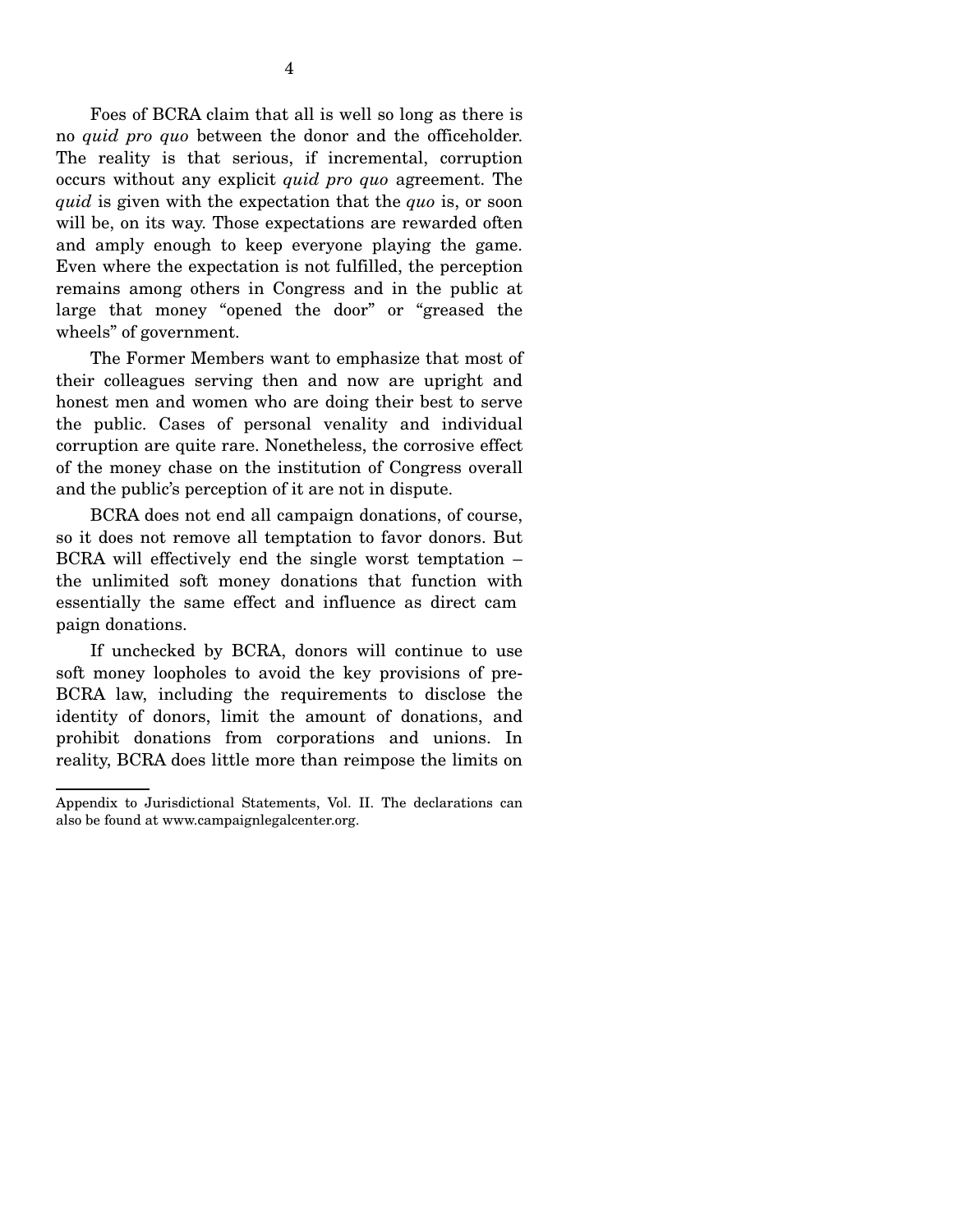campaign finance practices that this Court has previously found to be constitutional.

These soft money loopholes are primarily exploited by means of the so-called "issue" advertisement. Issue adver tisements purport not to advocate the election of a particu lar candidate; that is a fiction believed nowhere, but relied on everywhere to skirt the prior law. Virtually every member of Congress has either benefited from or been pilloried by an issue advertisement. Because candidates for federal office ultimately learn the source or sources of funding for most of these advertisements, large soft money donations funding them present a serious potential for undue influence.

The Former Members are very familiar with negative attitudes held by the public toward government in general and toward big-money politics in particular. This public cynicism is based on a perception that a citizen without great wealth cannot effectively participate in government. Such cynicism is supported by an observation of pre-BCRA campaign and legislative practices. The belief that "money talks," and that *only* "big money" talks effectively, corrodes the foundation of American democracy by conveying to average non-wealthy citizens a sense that their participa tion does not matter. The Former Members believe that upholding BCRA will do much to expand the depth, breadth and authenticity of political speech occurring in an election, and rather than curtail speech will encourage every citizen, regardless of wealth, to take part in his or her government.

----------------------------- ------------------------------

----♦-- -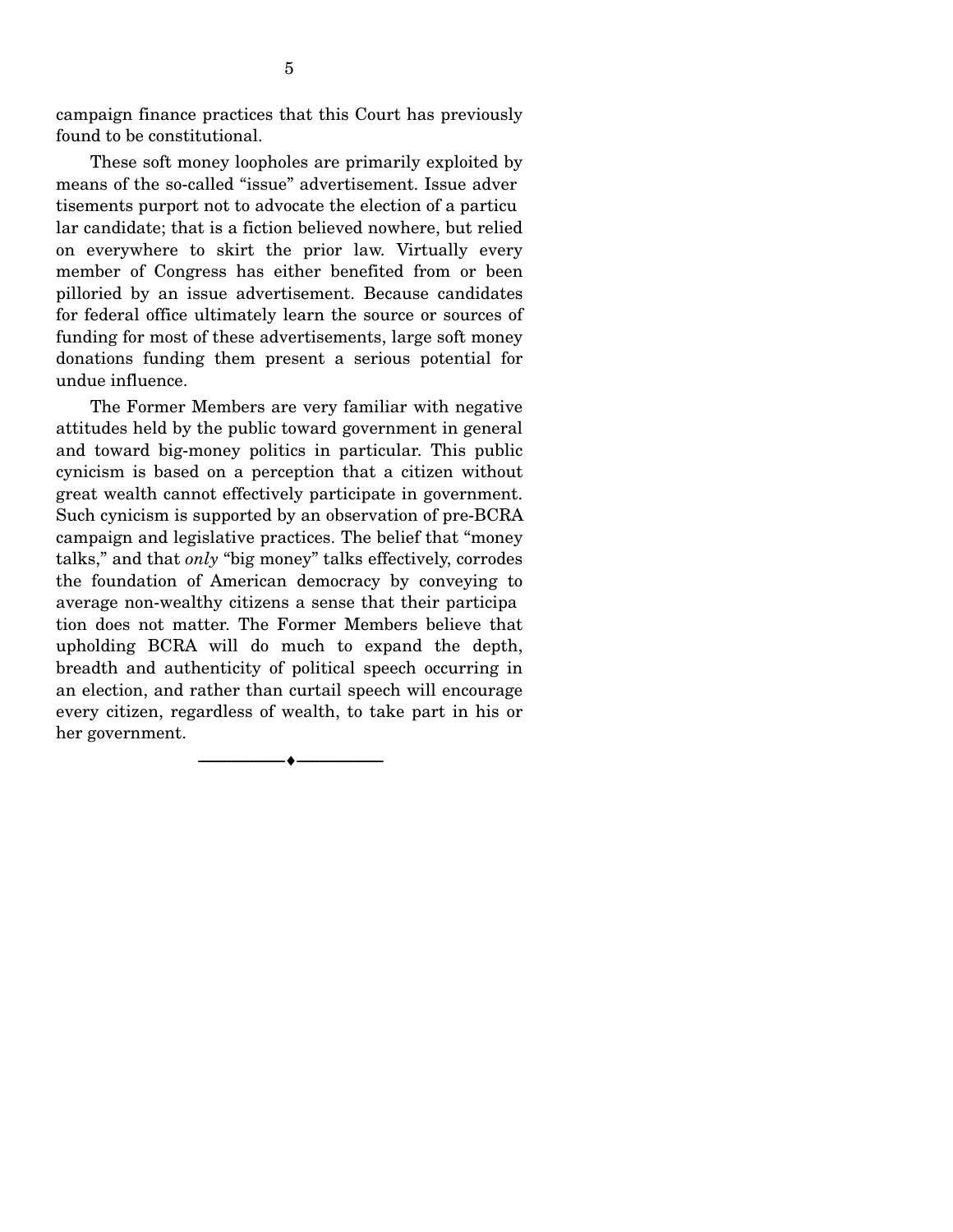#### **ARGUMENT**

The growing use of the soft money loophole in the Federal Election Campaign Act (FECA), Pub. L. No. 93- 443, 88 Stat. 1263, 2 U.S.C. § 431 *et seq.* (1974), can be chronicled with numbers and statistics. For the 1992 elections, the two major parties raised \$86 million in soft money. This amount roughly tripled for the 1996 elections and then nearly doubled again to \$495 million in the 2000 election cycle. Memorandum Opinion of Judge Kollar-Kotelly (D.D.C. May 19, 2003), *reprinted in* Appellants' June 2003 Supplemental Appendix to Jurisdictional Statements Vol. II (hereinafter "Kollar-Kotelly Op*.*") at 489sa. Soft money accounted for 42 percent of the spend ing by the national political parties in the 2000 presiden tial election. Kollar-Kotelly Op. at 491sa *citing* Expert Report of Thomas Mann at 24-25. Yet this exponential growth only begins to tell the story. *Amici* here witnessed firsthand the harm caused by exploitation of the loopholes closed by BCRA, including distortions in policy-making favoring large donors and the demoralization of the electorate.

Our republican form of government depends upon the essential trust of the people – trust in their elected represen tatives to serve the public interest and the common weal. The Former Members believe that BCRA is necessary to combat the dry rot eating at that element of trust and at republican government itself. They believe that BCRA will help restore integrity to the federal electoral process, mend the damaged trust with the electorate, and improve and expand political discourse in this country. The Court should take notice of and credit their firsthand observa tions concerning the practices BCRA is designed to correct and the overwhelming need for the reforms BCRA makes. Similarly, the Court should give deference to the Congress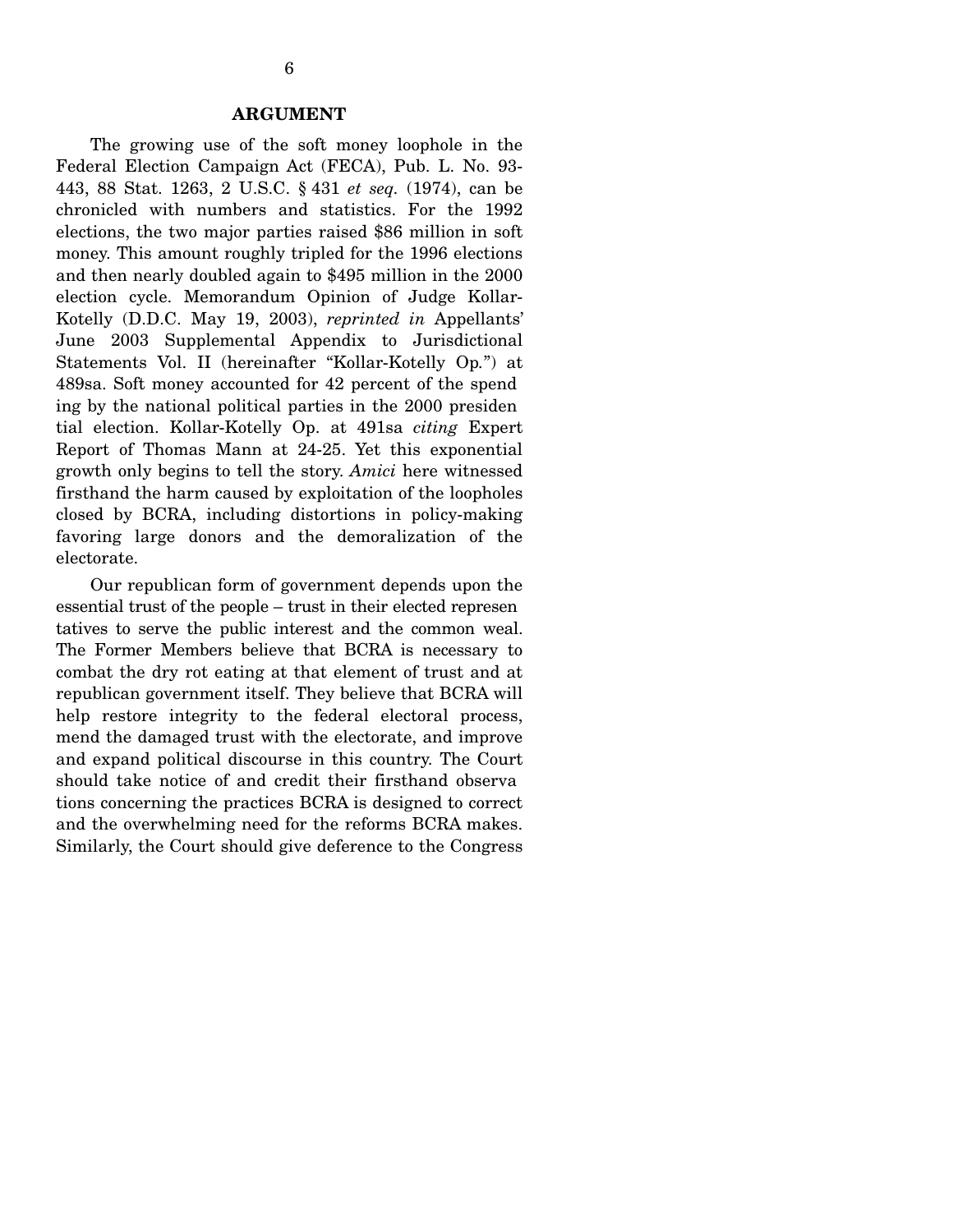that enacted BCRA in that campaign finance reform is squarely within its area of special expertise.<sup>3</sup>

# **I. BCRA WILL HELP RESTORE INTEGRITY TO NATIONAL POLITICS BY ENDING LARGE SOFT MONEY DONATIONS.**

# **A. The National Parties Expect Members of Congress to Raise Soft Money, and Members are Rewarded or Penalized Accordingly.**

BCRA was passed in part to reform the manner in which members of Congress ("Members") raise money for their respective political parties. Under the prevailing pre-BCRA regime, Members were expected to raise significant amounts of soft money for their party committees, were given incentives to do so, and could face sanctions if they did not. The party committees usually asked Members to solicit additional contributions from persons who had already donated the maximum possible amount to the Member's election campaign. The party committees kept track of how much each Member raised, and this governed in large part how much money the party was willing to

<sup>3</sup>*See FEC v. Beaumont*, 123 S. Ct. 2200, 2207 (2003) ("[D]eference to legislative choice is warranted particularly when Congress regulates campaign contributions, carrying as they do a plain threat to political integrity and a plain warrant to counter the appearance and reality of corruption and the misuse of corporate advantages."); *Nixon v. Shrink Mo. Gov't Political Action Comm.*, 528 U.S. 377, 402 (2000) (Breyer, J., concurring) ("Where a legislature has significantly greater institutional expertise, as, for example, in the field of election regulation, the Court in practice defers to empirical legislative judgments. . . . "); *FEC v. Nat'l Right to Work Comm.*, 459 U.S. 197, 209 (1982) ("[C]areful legislative adjustment of the federal electoral laws . . . to account for the particular legal and economic attributes of corporations and labor organizations warrants considerable deference. . . . ").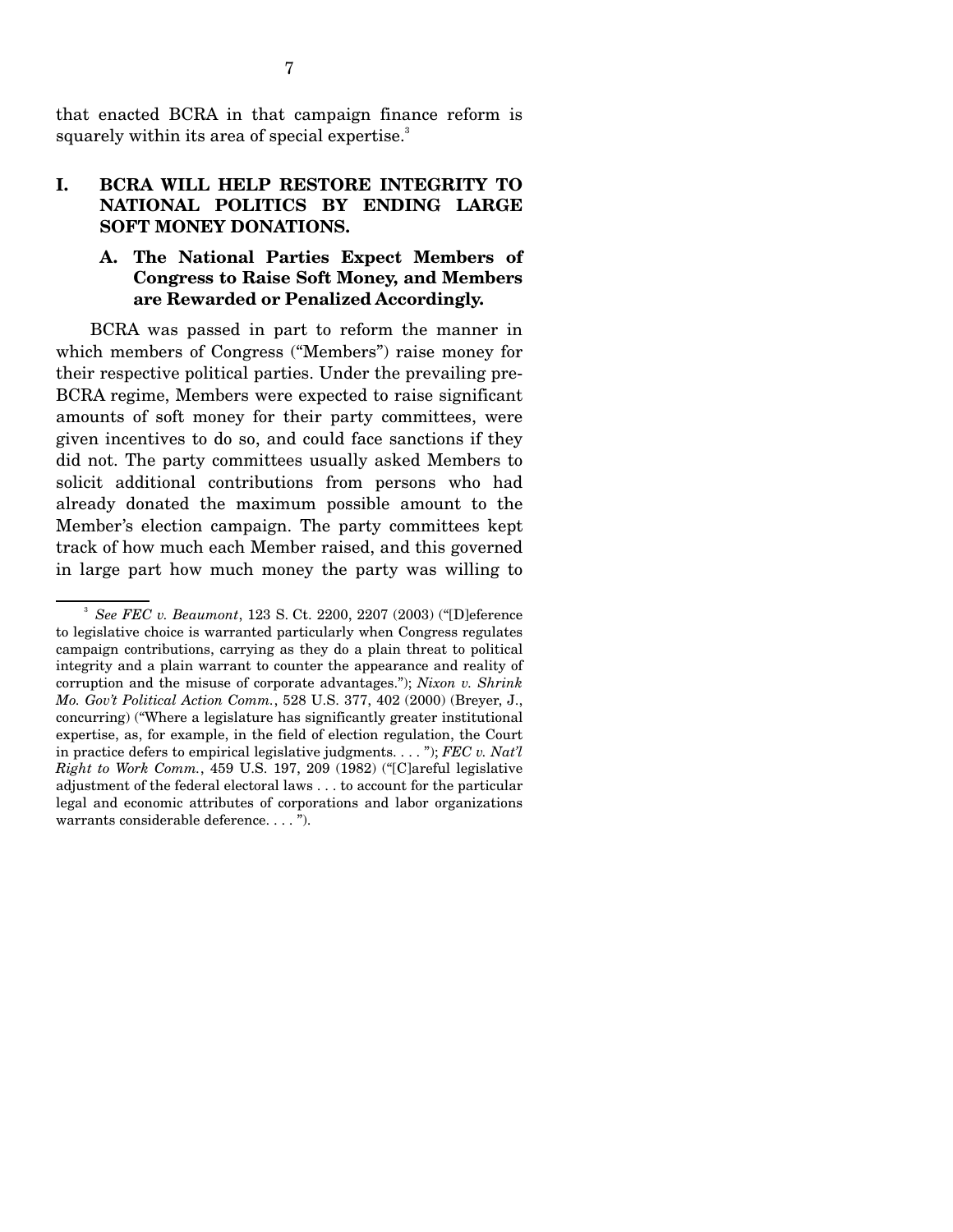spend on that Member's election campaign. Members were asked to make the calls to raise the money because donors preferred to give with the knowledge of a Member, thus gaining favor in the Member's sight. Donors often gave to a party committee with the understanding that the funds would go on the "tally" or be credited to the "account" of a particular candidate and be used to help with his or her campaign. Party committee officials regularly informed Members of large donations and who made them.

Most donors were well aware that Members could take direct credit for their donations to the parties, and would specifically inform the Member when they made a party donation. An experience typical for the Former Members is that of Senator David Boren: "Like other Senators, I was expected to 'sell a table' and attend these [fund-raising dinners], and, from time to time, I did. Sometimes, lobbyists called me or other Senators, offered to buy a 'table' for the corporation they represent and then offered to 'make sure the donation goes on your tally.' " Declaration of Senator David Boren ("Boren Decl.") ¶ 5. Senator Dale Bumpers recounts: "The last time I ran, I remember that the DSCC [Democratic Senatorial Cam paign Committee] promised to give every candidate a minimal amount of money regardless of whether he or she did any fundraising for the DSCC. To get more than the minimum, however, you had to raise money for the DSCC. For example, if I had helped the DSCC raise the maximum amount it could legally expend on my behalf, I certainly would have expected the maximum to come back to me." Declaration of Senator Dale Bumpers ("Bumpers Decl.") ¶ 11. The Former Members have had similar experiences.

Conversely, Members who did not raise soft money often were penalized. The party committees withheld donations to candidates who did not raise money for the party. "I . . . tried to minimize the time I spent raising 'soft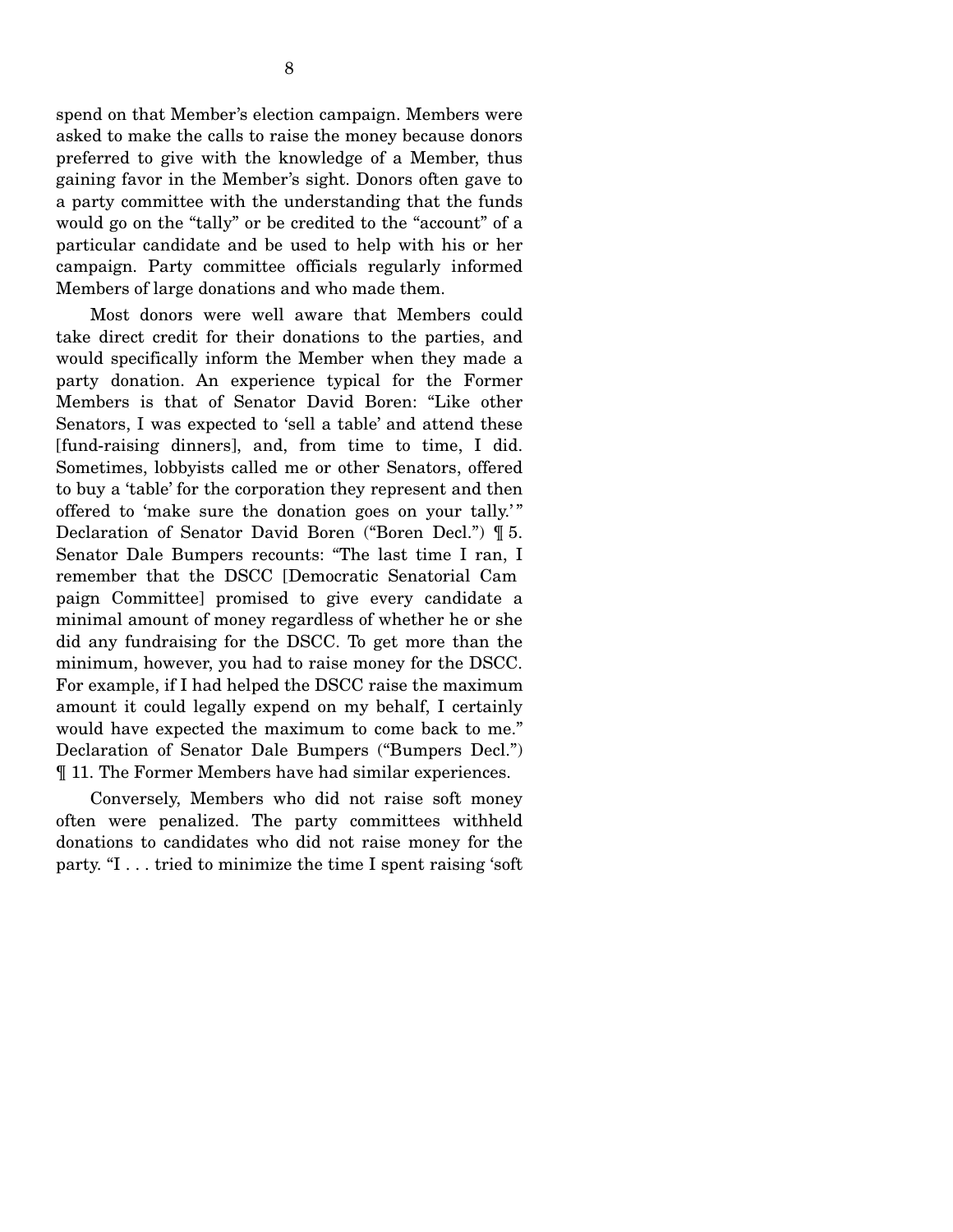money' for the Democratic Party, and as a result, I re ceived almost no money from the Democratic Party for my campaigns. At the time, the DSCC and other national party organizations kept records or 'tallies' of how much soft money a Senator had raised for the party. The DSCC then gave little money to the campaigns of those Senators who had not raised adequate party funds." Boren Decl. ¶ 4. This experience is similar to that of the Former Members in both parties, who also saw particular soft money expectations levied by leadership on colleagues who held seats on the most powerful committees. There is an inseverable link between the national political parties, their congressional fund-raising committees and federal candidates. Large contributions to national parties and their committees pose the same risk of corruption or appearance of corruption as large contributions by indi viduals directly to candidates themselves. The latter have been banned by Congress and upheld by this Court for decades.<sup>4</sup> BCRA merely prevents individuals and others from doing indirectly what they cannot do directly.

Soft money is used less and less for traditional, grassroots, party-building activities, and more and more for electioneering. This should be expected because it is axiomatic that the primary function of political parties is to get their candidates elected. Moreover, this Court has recognized that expenditures of candidates and of political committees "are, by definition, campaign related." *See Buckley v. Valeo*, 424 U.S. 1, 79 (1976). As Senator Bump ers stated: "Political parties' primary interest is in supporting and electing their candidates. The parties are

*<sup>4</sup> See*, *e.g.*, *Buckley v. Valeo*, 424 U.S. 1 (1976); *FEC v. Beaumont*, 123 S. Ct. 2200 (2003).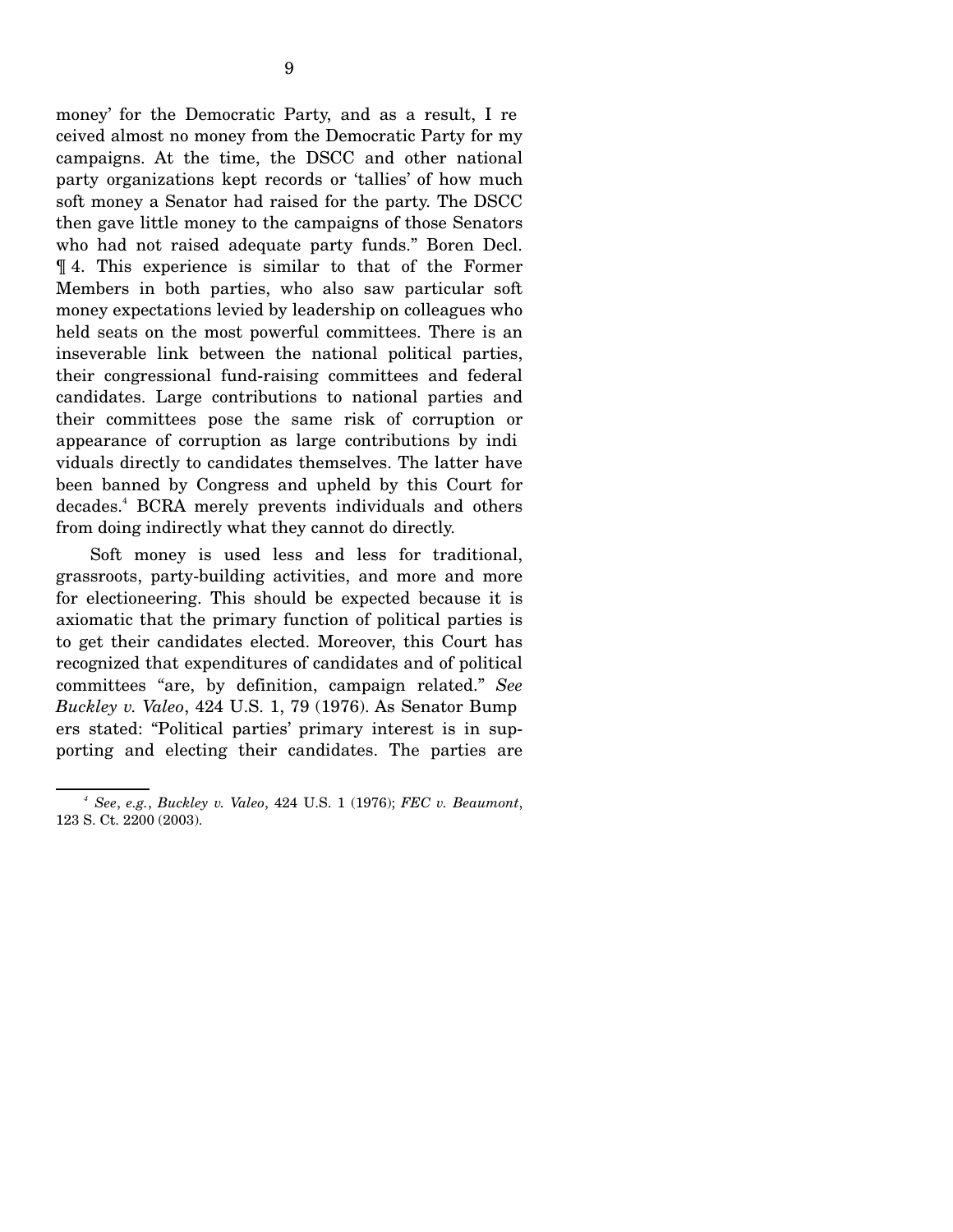money raisers, and they spend the money they raise to assist their candidates in campaigns." Bumpers Decl. ¶ 4. As set forth below, this campaign spending typically takes the form of so-called "issue" advertising.

#### **B. Soft Money Donations Unavoidably Corrupt the Legislative Process.**

In establishing a democratic republic, the Founders intended elected officeholders to cast their votes and make other decisions based on some combination of their own judgment, the preferences and expectations of their constituents, and a regard for the larger public interest. This ideal is undermined by current practices relating to soft money.

Because soft money donations are so large compared to hard money donations, the soft money donations heavily influence Members in the legislative process. And because legislative leaders are especially interested in and informed about these donations, the effect on key leadership decisions, such as taking party positions and scheduling bills for consideration, are particularly susceptible to undue influence.

Of course, it would be against the law for an explicit *quid pro quo* to exist between Member and donor. But the relationship need not be an explicit one to effectively corrupt the legislative process. As this Court observed in its recent decision in *FEC v. Beaumont*, 123 S. Ct. 2200, 2207 (2003), "corruption" is to be "understood not only as *quid pro quo* agreements, but also as undue influence on an officeholder's judgment, and the appearance of such influence."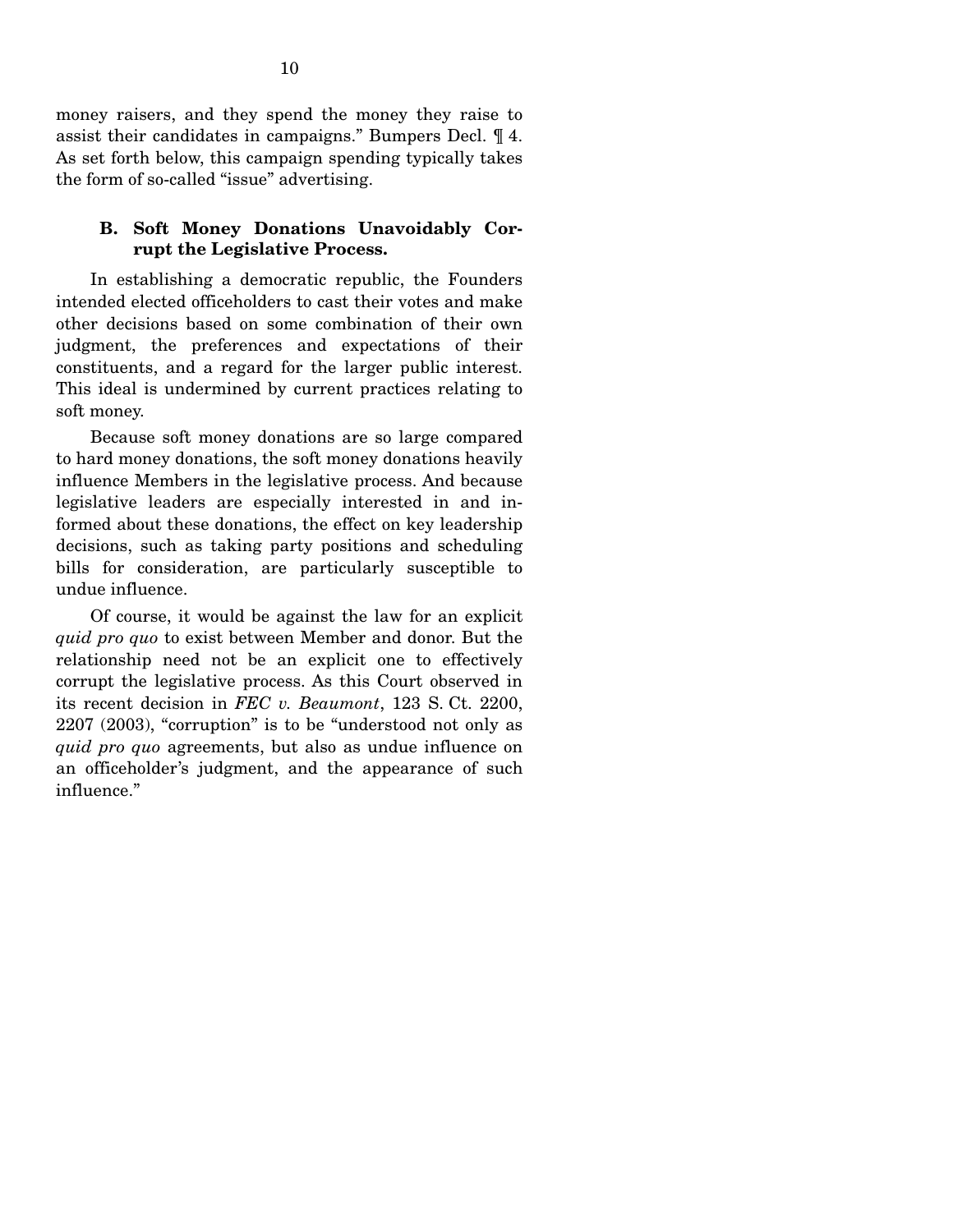# **1. Large Donors Enjoy Disproportionate Access to Members of Congress.**

In the pre-BCRA system, many Members granted greater "access" to large soft money donors and raised money from donors for whom they made favorable legisla tive decisions. In turn, donors gave financial support to Members perceived to be sympathetic and willing to further the donors' legislative agenda. Whatever the cause and effect relationship in a given instance, the cumulative effect and appearance are suspect.

It is only natural that a busy member of Congress with ten minutes to spare will spend those minutes returning the call of a large soft money donor before or instead of the call of other constituents. Money equals access which equals influence. Former Senator Paul Simon's testimony filed with the court below is illustrative of the views of the Former Members:

Because few people can afford to give over  $$20,000$  or  $$25,000$  to a party committee, those people who can will receive substantially better access to elected federal leaders than people who can only afford smaller contributions or can not afford to make any contributions. When you increase the amount that people are allowed to give, or let people give without limit to the parties, you increase the danger of unfair access.

#### Simon Decl. ¶ 16.

Party committee officials often promised large donors access to Members in return for contributions. Perceiving that their political survival depended on it, Members and their staffs easily recalled who their party's large donors were and usually were eager to grant requests for attention.

No matter how busy a politician may be during the day, he or she will always make time to see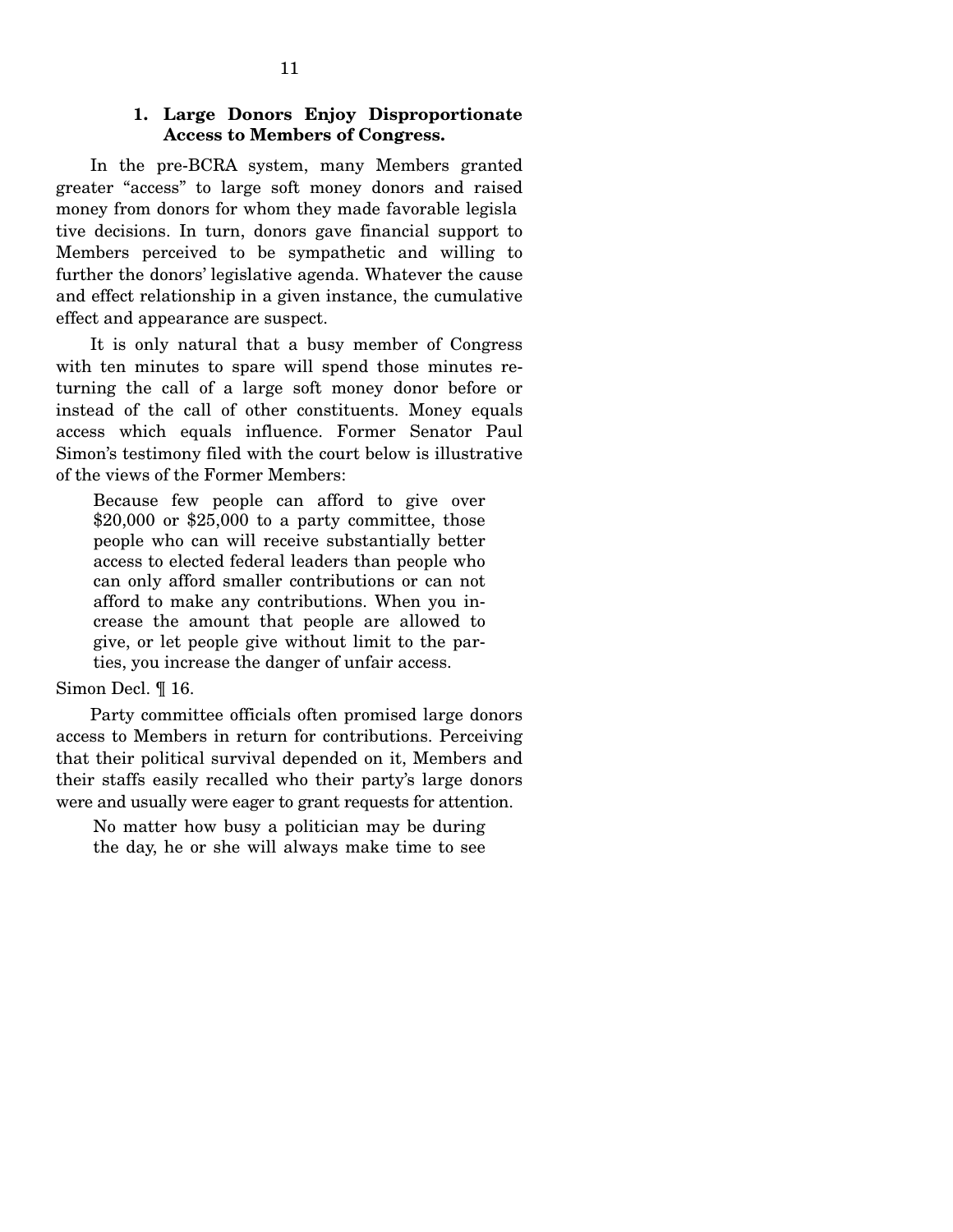donors who gave large amounts of money. Staffers who work for Members know who the big donors are, and those people always get their phone calls returned first and are allowed to see the Member when others are not.

Declaration of Senator Alan K. Simpson ("Simpson Decl.") ¶ 9.

The congressional community is not large. Members know which lobbyists represent large donors. Large donors and Members attend conferences, briefings, retreats, golf outings and dinners together on a frequent basis. Each group needs what the other has. It is natural that Mem bers should feel beholden to the donors. Donors and their representatives communicate openly with Members about financial matters, notifying them when large donations to the party have been made, sometimes even preferring to hand the checks directly to the Members. Members and donors often do not discuss matters pending in Congress at the same time that donations are discussed. This formality helps to insulate the transaction from becoming a *quid pro quo.* But even at fund-raising events it is not uncommon for the donor to mention a desire to see the Member at some subsequent time about a matter of interest. Though most donations are made without specific intention of asking for something in return, donors are aware that their donation will afford them access when they need it.

The Former Members stress that it was exceedingly rare for a Member to make a particular legislative decision because of a particular past or expected donation. The system was much more subtle and incremental than that. Even as the vast majority of individual Members have never "sold" a vote, it is just as true that the influence of campaign donations is so pervasive that it acts as an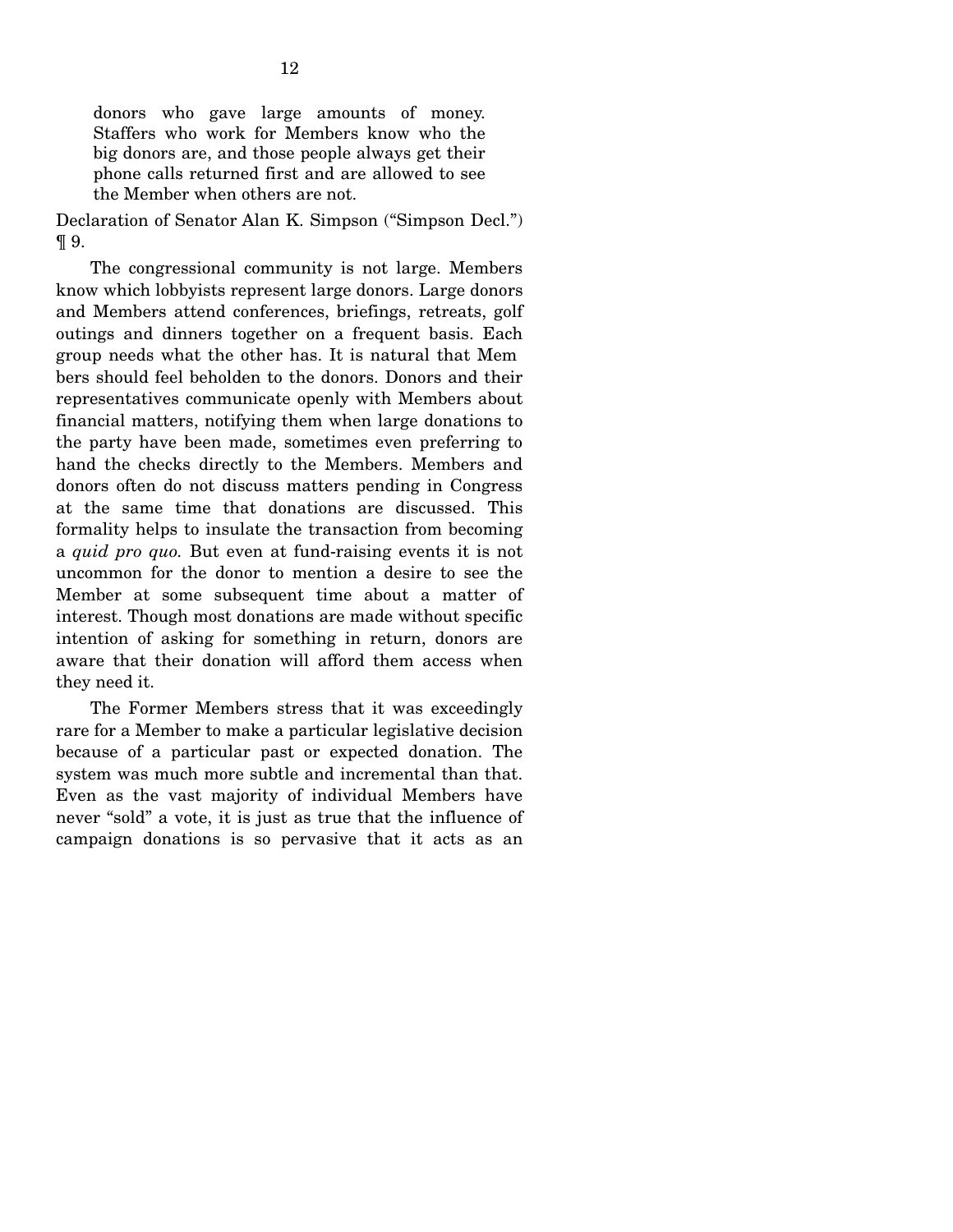invisible hand to guide and nudge outcomes in ways that causation is always "plausibly deniable."

The larger the donation, the greater the access. "Sometimes, the party asked us to solicit soft money for attendance at events that included access to the president; other times major donors were given access to certain lawmakers. The more money one donates, the higher-level players he or she has access to." Simpson Decl. ¶ 4.

The Former Members are convinced that the reason most large donors give to political parties is because the donors believe they will receive special access to and influence over government officials, even as most also feel their cause is legitimate or even altruistic. Donors also believe, with ample justification, that if they do not make large donations when requested by Members, those offi cials will pay less attention to their views and positions or even favor those with opposing views. Because Members need donations to survive politically, and because donors need the access their donations obtain for them, and because an opposing party or competing donor is usually ready to fill any vacuum in the system, neither the Mem bers nor the donors can afford to "unilaterally disarm" by opting out of the fund-raising "arms race." In order to reform the system, it takes legislation like BCRA to level the playing field for all involved.

# **2. Large Donors Exercise Disproportionate Influence on the Legislative Process.**

The Former Members believe that the pre-BCRA system distorted and corrupted the legislative process in ways ranging from the subtle to the blatant. As noted, Members make time to meet with large donors or their representatives. Such meetings "are not idle chit-chats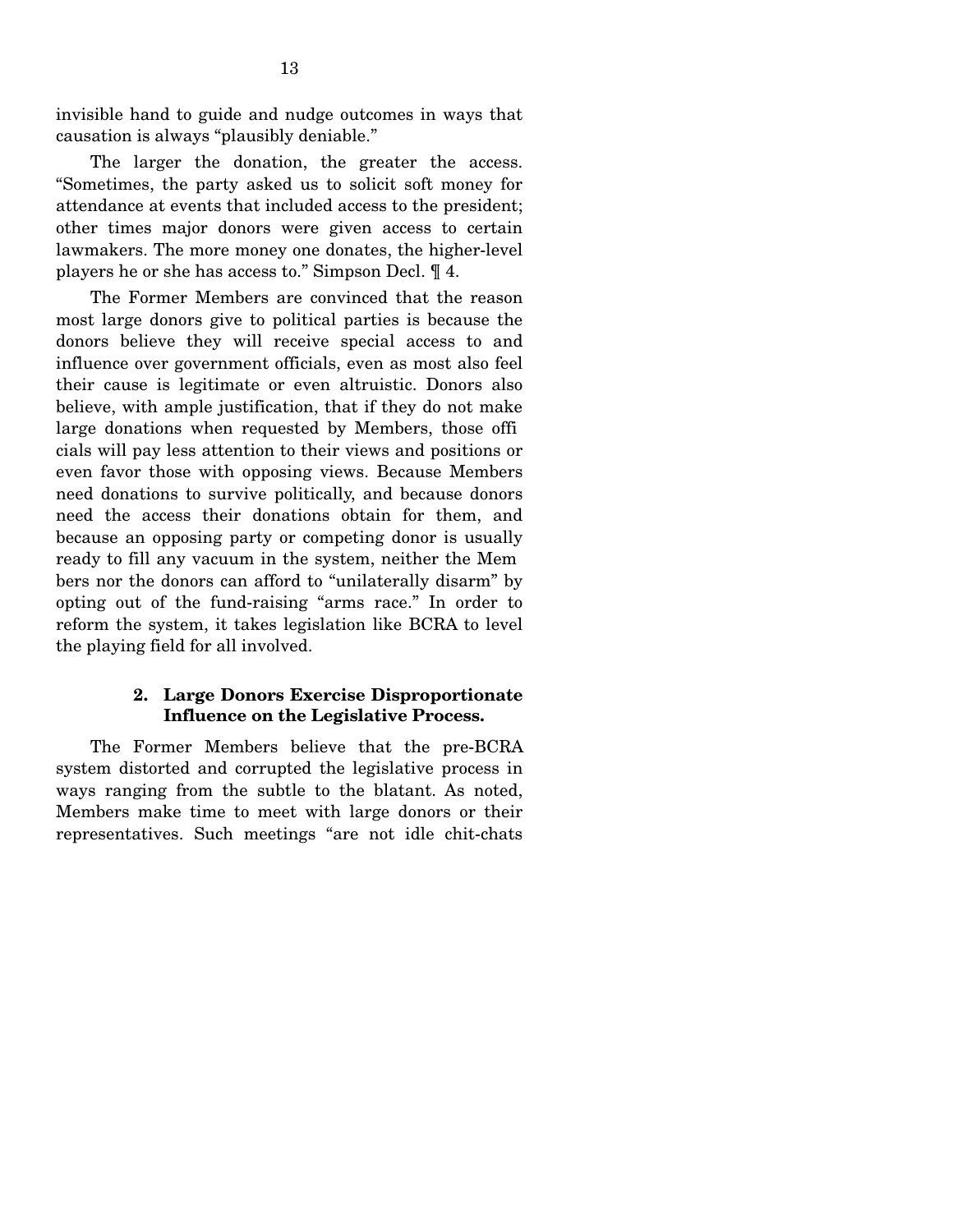about the philosophy of democracy," as Senator Warren Rudman describes them.

In these meetings, these special interests, often accompanied by lobbyists, press elected officials – Senators who either raised money from the spe cial interest in question or who benefit directly or indirectly from their contributions to the Sena tor's party – to adopt their position on a matter of interest to them. Senators are pressed by their benefactors to introduce legislation, to amend legislation, to block legislation, and to vote on legislation in a certain way. No one says: "We gave money so you should do this to help us." No one needs to say it  $-$  it is perfectly understood by all participants in every such meeting.

Declaration of Senator Warren Rudman ("Rudman Decl.") ¶ 7. The Former Members can attest to the accuracy of Senator Rudman's description. The access afforded to large donors to, at a minimum, make their case, gives them a substantial advantage. A large donor is much more likely than others to be successful in inducing legislative decisions that benefit the donor.

The Former Members have witnessed specific exam ples of legislation affected by the influence of large money donors. Senator Simon recounts one such incident:

It is not unusual for large contributors to seek legislative favors in exchange for their contribu tions. A good example of that which stands out in my mind because it was so stark and recent oc curred on the next-to-last day of the 1995-96 leg islative session. Federal Express wanted to amend a bill being considered by a Conference Committee, to shift coverage of their truck driv ers from the National Labor Relations Act to the Railway Act, which includes airlines, pilots and railroads. This was clearly of benefit to Federal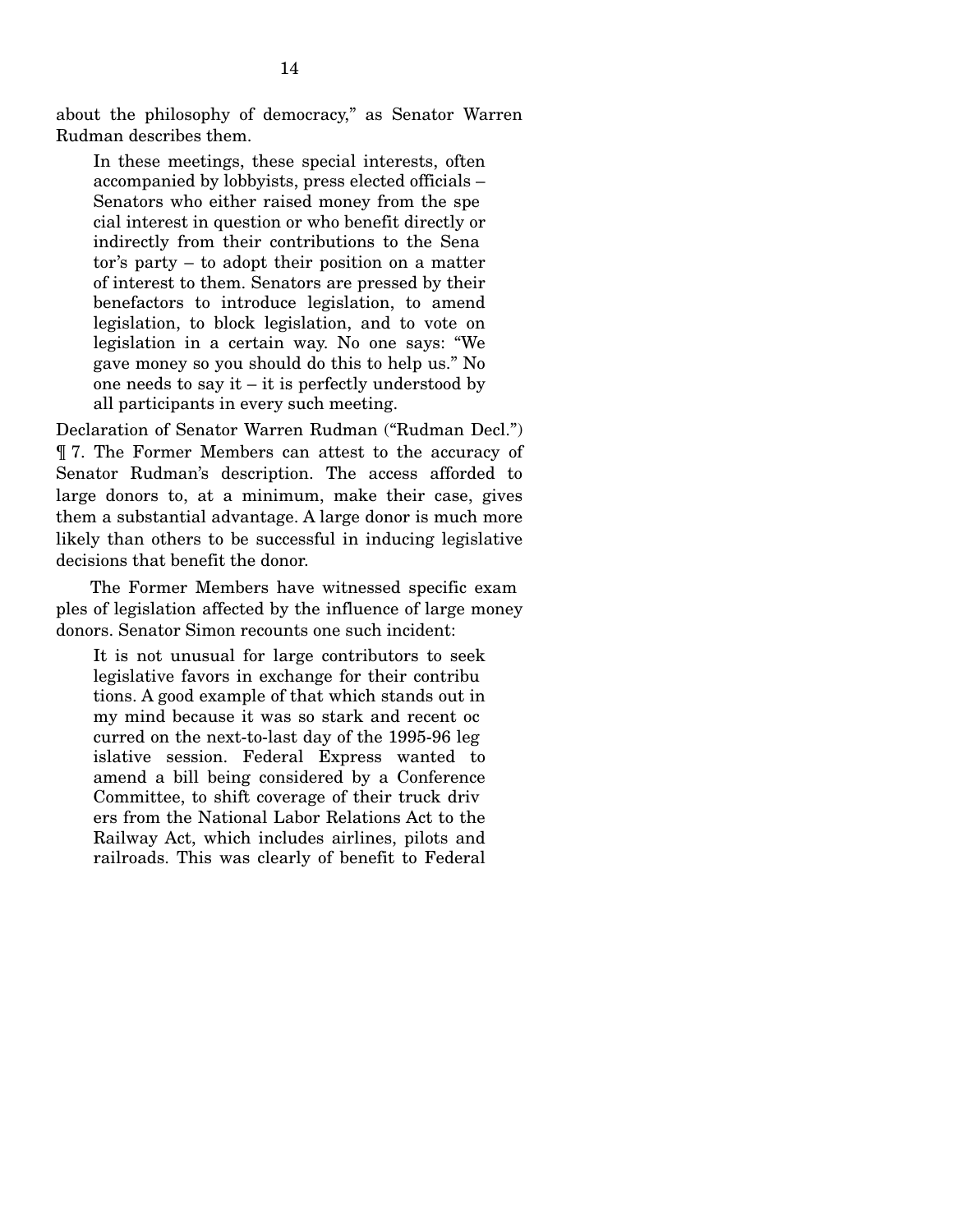Express, which according to published reports had contributed \$1.4 million in the last two-year cycle to incumbent Members of Congress and al most \$1 million in soft money to the political parties.

I opposed this in the Democratic Caucus, arguing that even if it was good legislation, it should not be approved without holding a hearing, we should not cave in to special interests. One of my senior colleagues got up and said, "I'm tired of Paul always talking about special interests; we've got to pay attention to who is buttering our bread." I will never forget that. This was a clear example of donors getting their way, not on the merits of the legislation, but just because they had been big contributors. I do not think there is any question that this is the reason it passed.

Simon Decl. ¶¶ 13-14.<sup>5</sup>

<sup>&</sup>lt;sup>5</sup> Senator John McCain, one of BCRA's sponsors, describes another:

In June 1998, it was widely reported that during the Sen ate's consideration of a bill entitled the National Tobacco Policy and Youth Smoking Reduction Act (S. 1415), U.S. Senator Mitch McConnell, then head of the National Repub lican Senatorial Committee, talked at a Republican Sena tors' policy lunch about political advertising by major tobacco manufacturers. In a complaint it filed on June 29, 1998 with the Federal Election Commission, the Campaign for Tobacco-Free Kids characterized Senator McConnell's communications as follows: "Based upon reports that have been widely published in the news media, only hours before Republican Senators were due to vote for or against cloture on S. 1415, Senator Mitch McConnell informed his col leagues in a closed door meeting that if they voted to kill the tobacco bill, the major tobacco manufacturers were promis ing to mount a television ad campaign to support those who voted against the bill." [citation omitted] I was present at the meeting and this is an accurate report of what Senator (Continued on following page)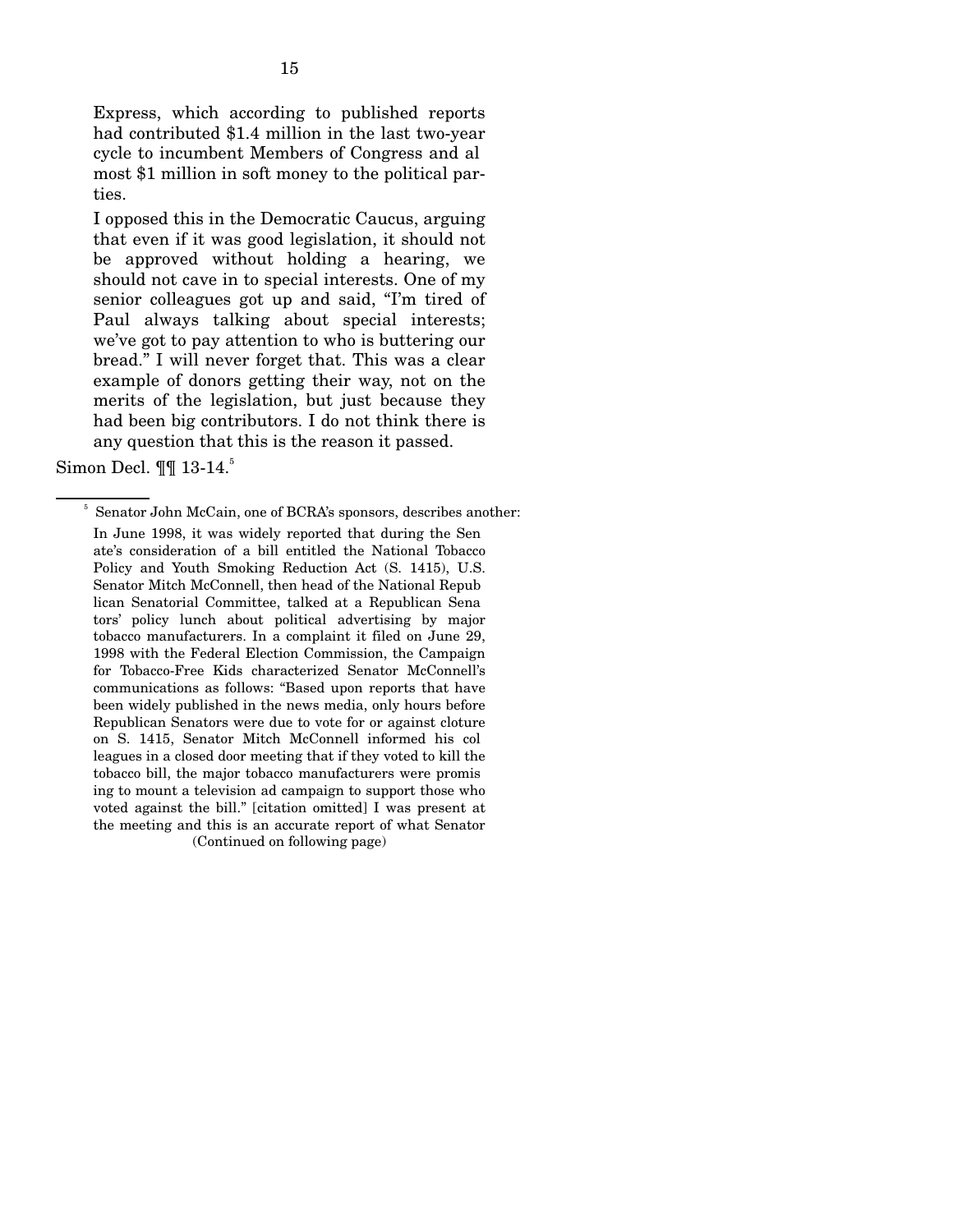The examples from both parties are abundant. Current Senator John McCain recounts how, while a bill was pending to get generic drugs to market faster, the Republi can senatorial and congressional campaign committees held a gala dinner that raised nearly \$30 million in mostly soft money, a substantial portion of which came from pharmaceutical companies. McCain Decl. ¶ 11. He also witnessed the "hijack[ing]" of telecommunications deregu lation legislation that ended up "filled with internal inconsistencies designed to appease . . . competing donors rather than to serve the public interest," and he saw the demise of an important amendment to the Sarbanes-Oxley corporate governance bill based on the opposition of large donors to the parties. McCain Decl. ¶¶ 9-10.

Warren Rudman describes how "[s]ome large donors will ask for help with personal causes, such as immigra tion matters, tax reform, or political appointments. Others attend meetings with elected officials in order to voice their company or industry's concerns with particular legislation and to affect the outcome of the legislation." Rudman Decl. ¶ 8. He concludes that "[e]lected officials may not intend to be affected by such access, but the fact is that they receive a disproportionate amount of input and advice from larger, more wealthy contributors. This can skew their judgment." *Id.* 

The Former Members can recount witnessing instances when favors for soft money donors were dispensed in a number of ways, including tactical parliamentary

McConnell said. This episode graphically indicates that cor porate soft money is widely used to influence legislative votes.

Declaration of Senator John McCain ("McCain Decl.") ¶ 8.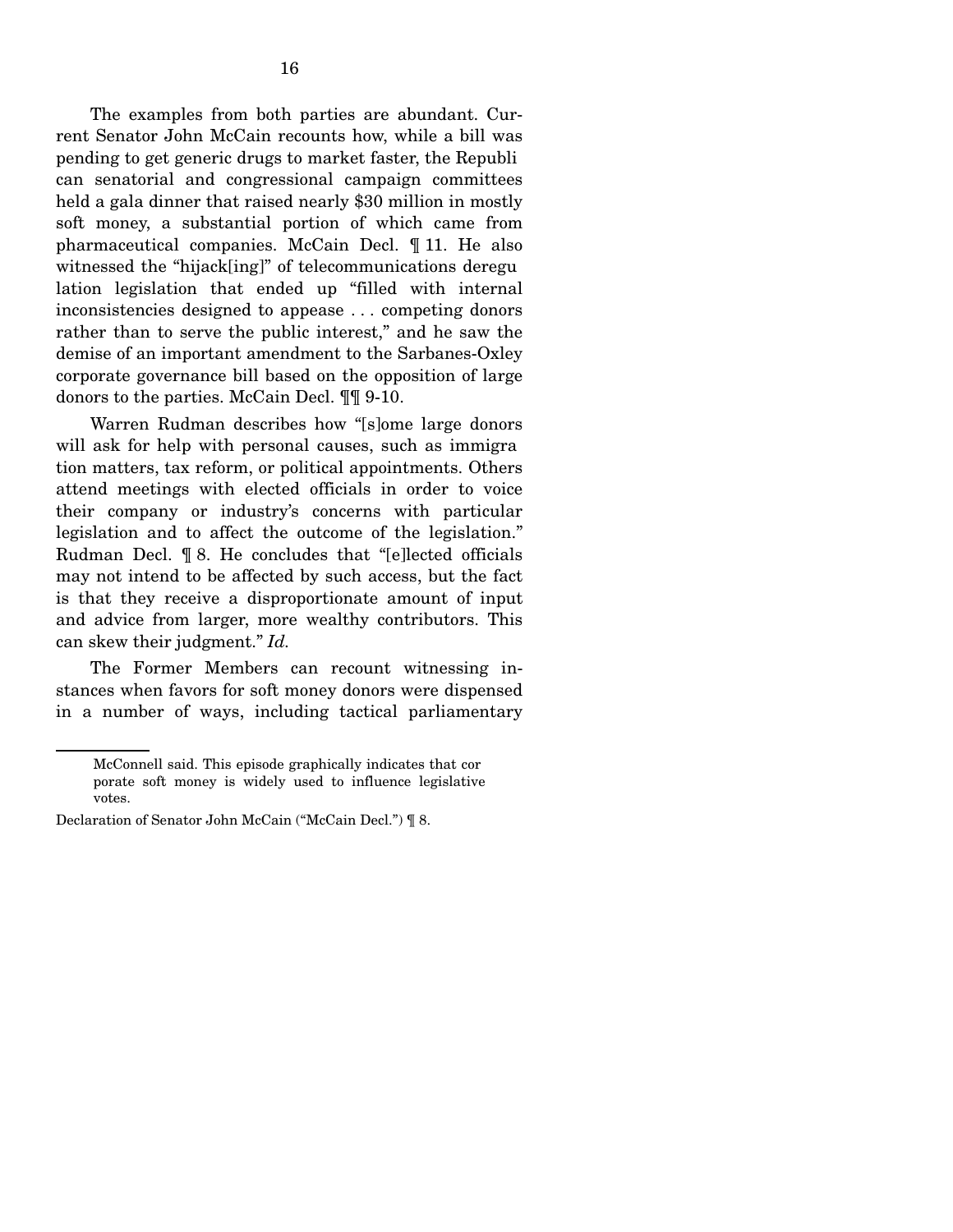maneuvers such as the offering of amendments, mobiliza tion of support or opposition, and speeding or delaying action. The Former Members join with Senator David Boren when he says "I know from my first-hand experi ence and from my interactions with other Senators that they did feel beholden to large donors." Boren Decl. ¶ 8. Such feelings are openly acknowledged in moments of candor:

I remember specific instances when Senators' votes were affected by the fear of losing future donations. One time, Senator Bob Dole and I were seeking votes on an important national issue. More than once, we heard a Senator tell us, 'I realize it's an issue of great importance, but if I vote for that I won't get any more money. I want to be here for another term. You do want me back here next year, don't you?' These senators know that it's a bad idea to poison the well that nour ishes the system.

#### Simpson Decl. ¶ 11.

Of course, special interests are not limited to making soft money donations, and critics of reform might protest that soft money is no more corrupting than hard money. The Former Members simply state to the contrary that soft money carries more risk for the simple reason that the donations are so much larger. Hard money donations are limited in size. Soft money donations are in effect unlim ited. These large, soft money donations, both past and anticipated, are more prominent in the minds of the Members. The Members know, in deciding on a vote or parliamentary tactic, that a lot of money can ride on what they are about to do. They do not necessarily change their minds for that reason, but there is an insidious effect on the psychology of the institution. Quite humanly, Members may hope for an easier time fund-raising in the next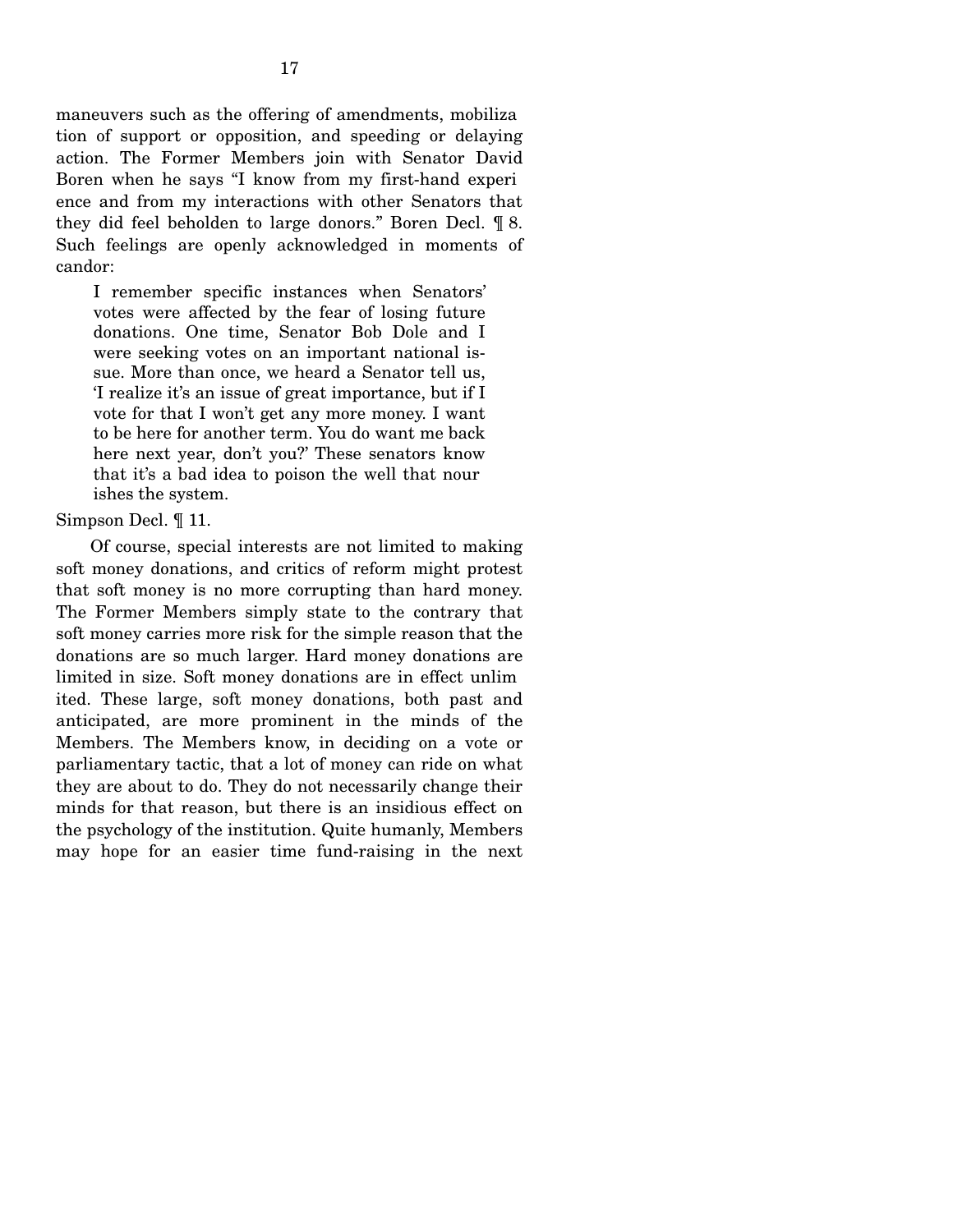election cycle, or they may fear a more difficult effort. They know that "[w]hen people have donated \$50,000 or \$100,000, they are going to want their pound of flesh after the election." Simon Decl. ¶ 15. The recipients of such donations know that the piper must be paid, or at least respected: " . . . many Members of this body pause at least once to ask themselves how a vote will affect their contri butions when they should be asking solely how it will affect this great Nation." 148 Cong. Rec. H373 (2002) (Statement of Rep. Baird). Again, these effects are magni fied in the case of critical decisions by leadership.

Members often seek out positions on powerful committees, such as the Senate's Finance Committee or the House's Ways and Means, in part because it is easier to raise money from those positions. Most of this money is raised from donors who have matters of interest pending before these committees. The party committees and leaders in turn expect the Members on these powerful legislative committees to raise more soft money for the party committees.

The overwhelming principle motivating donors is the need to obtain access and influence. This is particularly clear in light of the frequent practice of making large donations to both parties. Forty of the 50 top soft money donors in 1996 donated to both parties, as did 35 of the top donors in 2000. Kollar-Kotelly Op. at 619sa-620sa *citing*  Expert Report of Thomas Mann tbls. 5-6). This seemingly contradictory behavior is in fact easily explained by the need donors feel for access on both sides of the aisle and by a fear, based on experience, that they will be ignored or even punished by one party if they give only to the other. Many donors are left feeling "shaken down" for their money.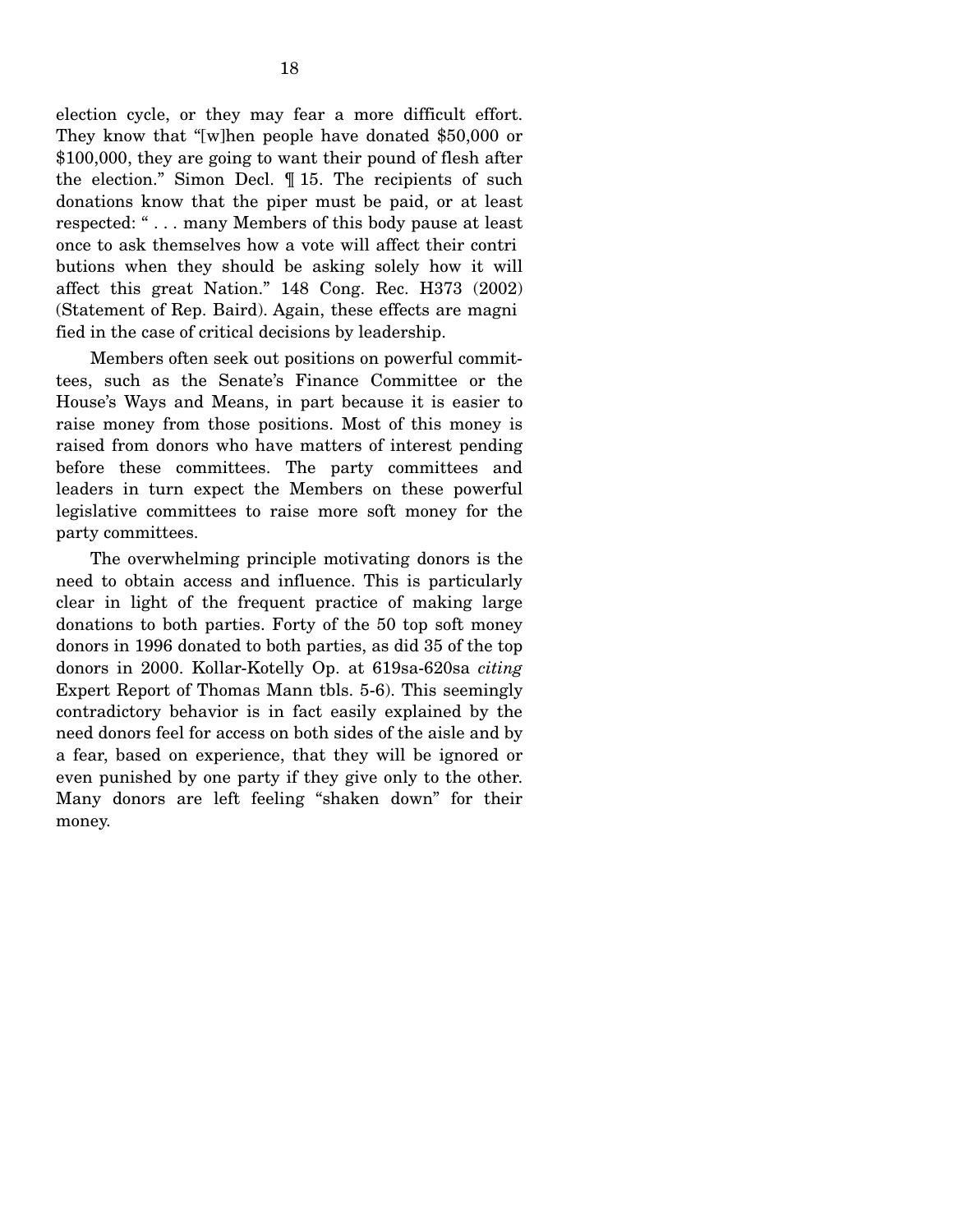Remaining in office is a form of personal benefit to a Member of Congress. Members enjoy financial and other emoluments and privileges and a status not available to most citizens. These benefits are hard earned and deserved. Indeed, many Members make tremendous per sonal financial and other sacrifices in order to serve the public. Nonetheless, most Members desire to continue in elected office. Their desire requires reelection, and their reelection campaigns depend on raising huge sums of money. The money necessary to deter or defeat opponents and win reelection increasingly comes from large donors and political parties, often in the form of soft money.

Pre-BCRA practices involving soft money exploited loopholes in the previous election law, and turned that law on its head. Indeed, BCRA's sponsor said that BCRA's purpose is "to enforce the 1907 law banning corporate treasury money, the 1947 [law] banning union dues money, and enforce the 1974 law banning unlimited sums of money." 148 Cong. Rec. H346 (2002) (Statement of Rep. Shays). BCRA is designed to restore force and effect to these earlier statutes, which have already been upheld by this Court.

The Former Members urge the Court to consider their experience. The current system of political fund-raising is badly in need of repair. The process of donation to Mem bers, followed by access and favor granted by Members, followed by further donation to Members, is inherently corrupting at the institutional level even though the participants are well intentioned and do nothing legally wrong. This cycle reinforces itself when donors tend to ignore Members who do not provide access and favors, and Members tend not to provide access and favors to those who do not donate. The circle is complete without the necessity of a *quid pro quo*. *Quid* regularly followed by *quo*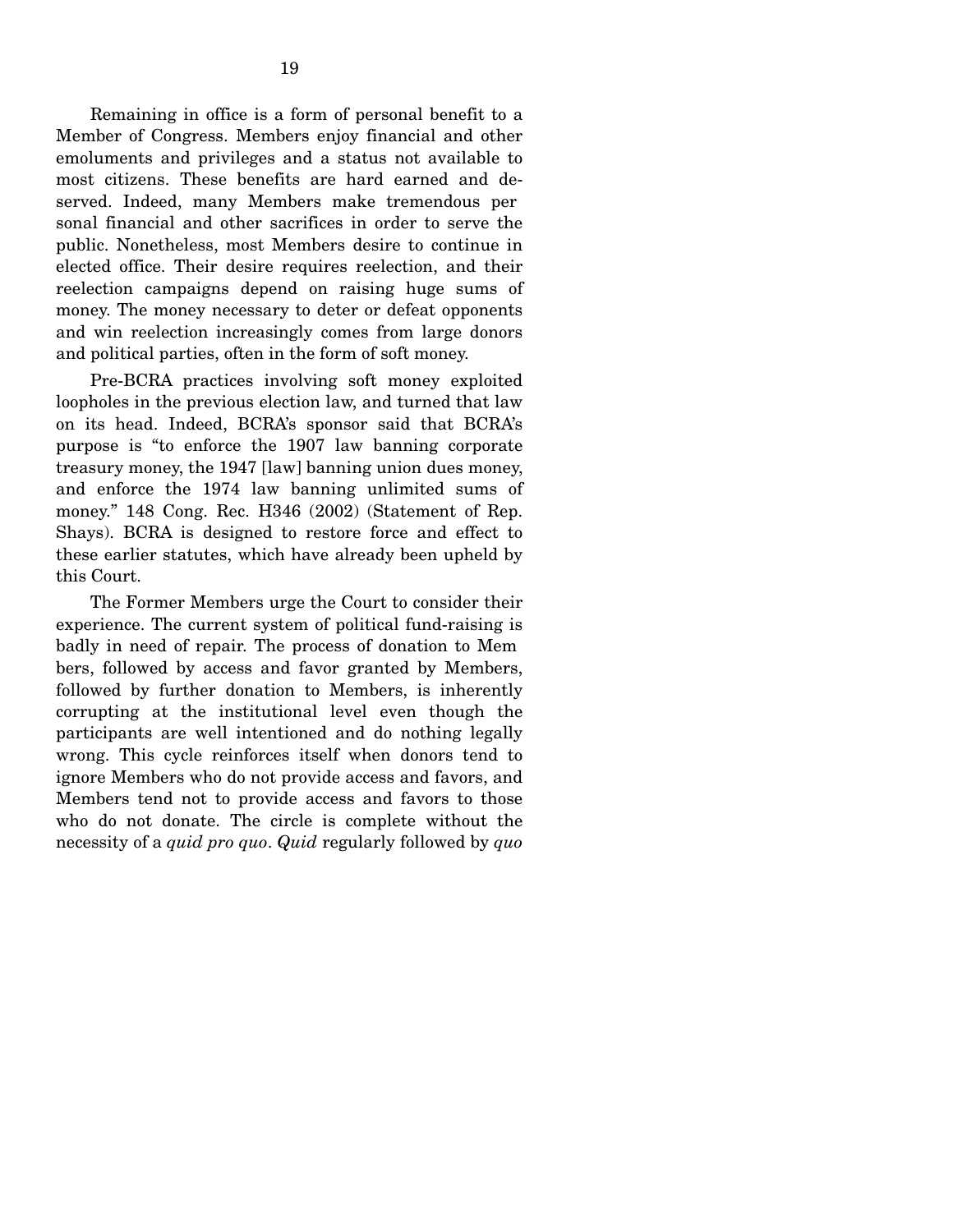# **C. Soft Money Donations Unavoidably Corrupt the Electoral Process.**

Beyond the distortions to the legislative process, soft money is also deleterious to the electoral process under the pre-BCRA system. It is soft money that fuels the abuses associated with "issue advertisements" and "coordinated expenditures." An issue advertisement simply masks the otherwise illicit infusion of soft money into congressional elections through a charade-like and formalistic compli ance with the law. Issue advertisements studiously avoid a "direct" pitch to the public to vote one way or another, instead making that pitch indirectly (but still effectively) by urging support or opposition to a particular issue and then tying that support or opposition to a particular candidate with statements such as "tell him [the oppo nent] to quit doing that." Most issue advertisements run in the periods immediately prior to elections, so it is appar ent they are not intended to provoke debate on the issues of the day, as their name might suggest. Voters get the very obvious message that they should vote for or against Congressman X. It is the Former Members' experience and belief that the so-called "express advocacy" test to determine whether a campaign advertisement comes within the scope of FECA is so easily avoided as to render meaningless the ban on companies and unions using treasury funds to pay for advertisements designed to influence federal elections.

By law, advertisements paid for with soft money must be sponsored and funded by outside organizations or the parties themselves. Additionally, the sponsors of the advertisements must avoid explicit coordination of their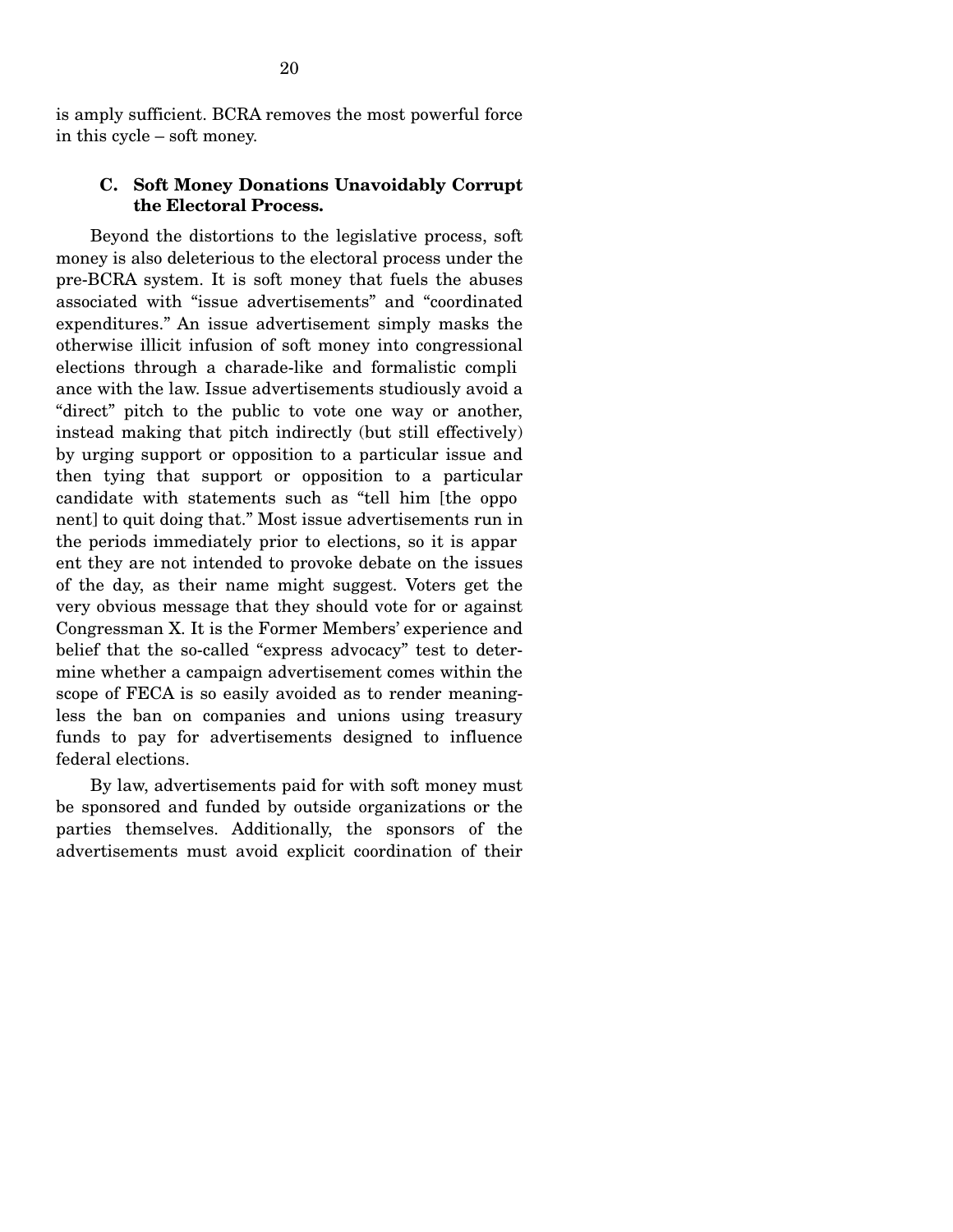advertisements with the campaign in question. Otherwise, the cost of the advertisements is considered to be an inkind contribution to the campaign, which may be illegal if funded by soft money. Explicit coordination with the campaign is unnecessary because election consultants who have no formal ties to campaigns are perfectly capable of analyzing what message will be useful to elect or defeat a particular candidate. Candidates rarely take action to stop issue advertisements they perceive as helpful.

The coordination between the candidate and the sponsor can take other indirect forms, such as when the consultants producing the advertisements work for other candidates for federal office in the same areas where the advertisements run. Consultants or staffers sometimes move freely from a job working for a candidate to one working for the sponsoring advocacy group and vice versa. Political parties can also be the conduit for information between campaigns and advocacy groups. Sometimes political parties loan persons to assist campaigns with their media. These persons may also serve unwittingly as a conduit between a political party and the campaign. With such overlaps, polling data and other research and advice often are shared. While these relationships and behaviors effectively coordinate soft money expenditures with the campaign, the "independent" expenditures are not counted as campaign contributions under FEC deci sions that narrowly and unrealistically define coordination as "substantial discussion" about the coordinated commu nication. *See, e.g., FEC v. The Christian Coalition*, 52 F. Supp. 2d 45, 91-92 (D.D.C. 1999).

There is ample evidence that political parties, party committees and candidates for office manipulate this soft money loophole to their advantage. Candidates or others associated with them sometimes circumvent limits appli cable to donations to campaigns by suggesting that donors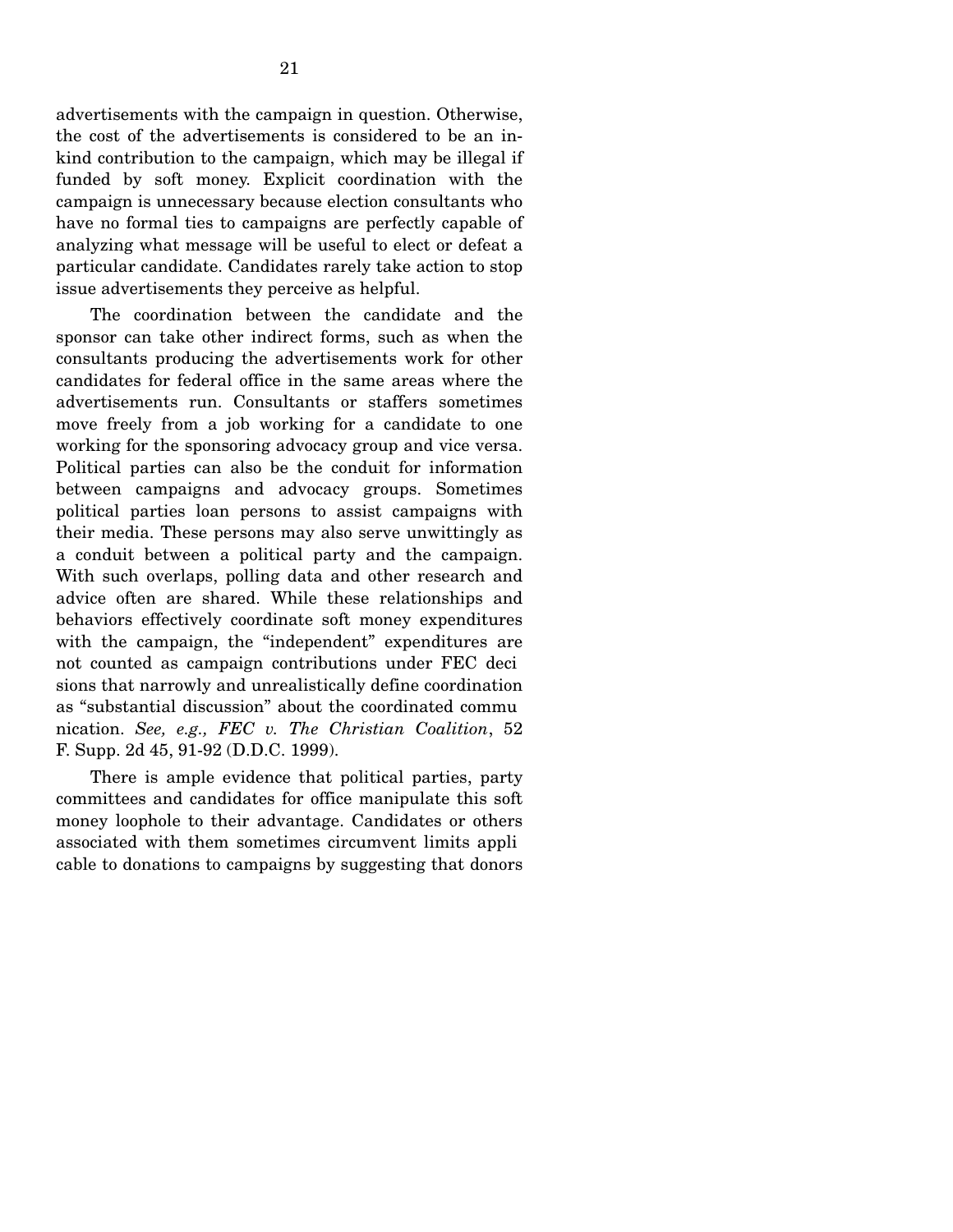contribute to the interest groups that run the issue adver tisements. Members are frequently favorably disposed towards such donors just as they would be to other soft money donors.

Specific examples of the circumvention of pre-BCRA election law abound. "The national Democratic party managed to finance two-thirds of its pro-Clinton 'issue ad' television blitz by taking advantage of the more favorable allocation methods available to state parties. They simply transferred the requisite mix of hard and soft dollars to party committees in the states they targeted and had the state committees place the ads." Mann Expert Report at 22, *quoted in* Kollar-Kotelly Op. at 494sa*.* Republicans engage in the same types of conduct:

[The group "Republicans for Clean Air"] spon sored ads praising then-Governor George W. Bush and criticizing Senator John McCain before the 2000 Republican presidential primaries in three states. Eventually, after the first of these primaries (South Carolina's) reporters uncovered that Republicans for Clean Air consisted of two brothers, Charles and Sam Wyly, long-time friends and supporters of Governor Bush. Charles Wyly, in fact, was an authorized fundraiser for the Bush campaign. . . . [I]t is impossi ble to imagine officials of the Bush campaign were in the dark about Republicans for Clean Air. According to press estimates, the Wylys spent \$25 million on their ads for Governor Bush. [internal footnote omitted] We find it inconceivable that an expenditure of that magni tude could remain unknown to the small circle of financial leaders close to both the Bush cam paign and the Wylys (including Charles Wyly himself) or the even smaller circle of Republican media consultants.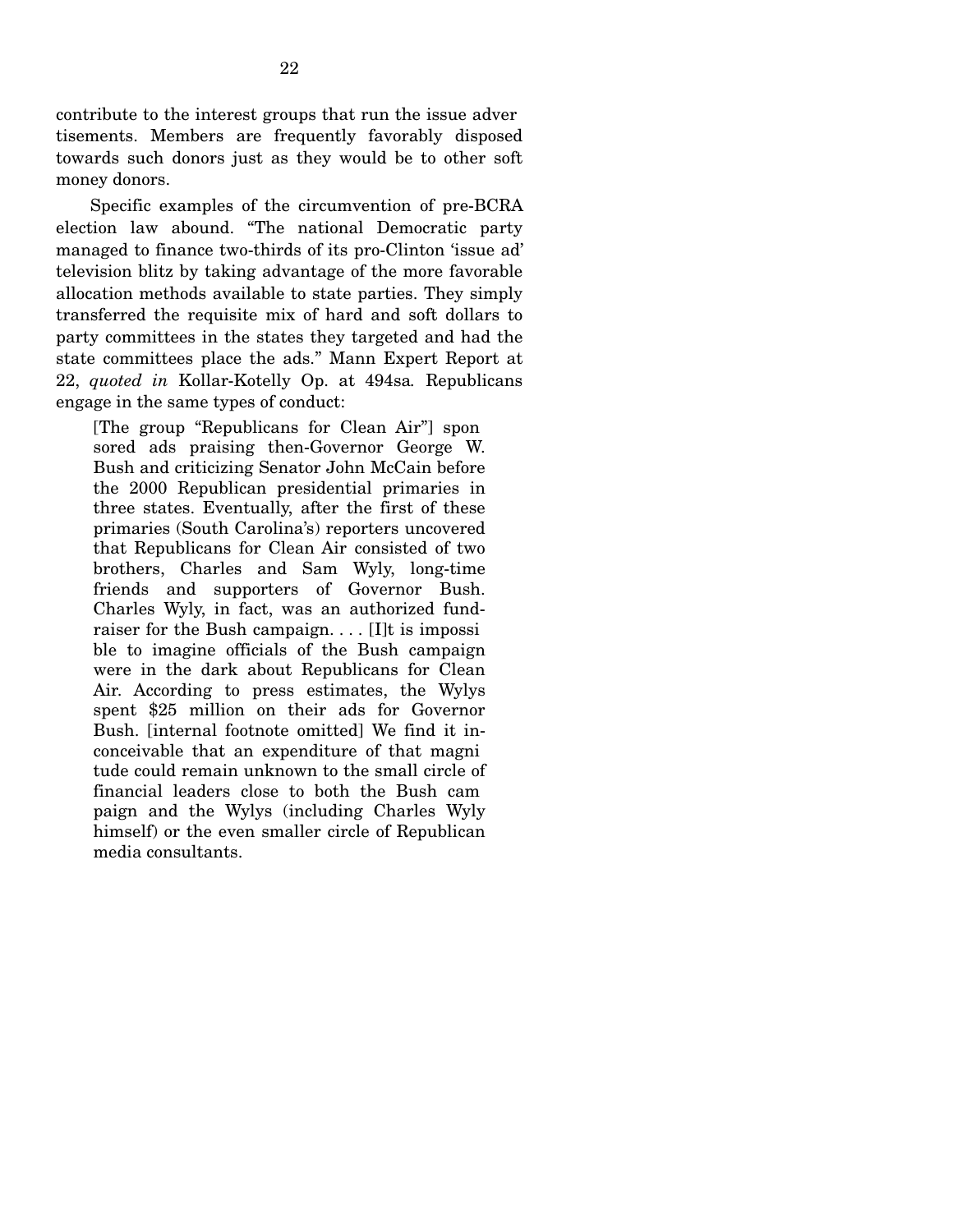Jonathan S. Krasno & Frank Sorauf, *Issue Advocacy and the Integrity of the Political Process, in INSIDE THE CAM-*PAIGN FINANCE BATTLE: COURT TESTIMONY ON THE NEW *REFORMS* 189, 194-95 (Anthony Corrado et al. eds., 2003).<sup>6</sup>

It is apparent to the Former Members that soft money is not being used by the parties for state and local elec tions or for other party-building activities, as FECA contemplates. The national parties raise soft money and work through state parties to influence federal elections. Party-sponsored soft money advertisements increasingly have become explicit electioneering. Parties and their committees are almost never mentioned in the advertise ments for which they pay. In 2000, for example, 92% of the advertisements paid for by the parties did not even iden tify the name of the party. None encouraged voters to register with the party or to volunteer in support of the party. Craig B. Holman & Luke P. McLoughlin, *Buying Time 2000* at 64 (2001), *quoted in* Kollar-Kotelly Op. at 507sa. But 99 percent of such ads in 2000 mention candi dates, 51 percent name the opposing candidate, 17 percent name the party's candidate, and 32 percent name both candidates. Jonathan S. Krasno & Frank Sorauf, *Why Soft Money Has Not Strengthened Parties, in INSIDE THE CAMPAIGN FINANCE BATTLE: COURT TESTIMONY ON THE NEW REFORMS* 49, 51 (Anthony Corrado et al. eds., 2003).

The soft money exception has swallowed the rule. Such blatant disregard of campaign contribution limits by the combination of soft money and issue advertisements

<sup>6</sup> Jonathan Krasno is a Visiting Fellow at Yale University's Institute for Social and Policy Studies. Frank Sorauf is a Regents' Emeritus Professor of Political Science at the University of Minnesota. Both filed expert testimony for the Appellees in the Court proceedings below.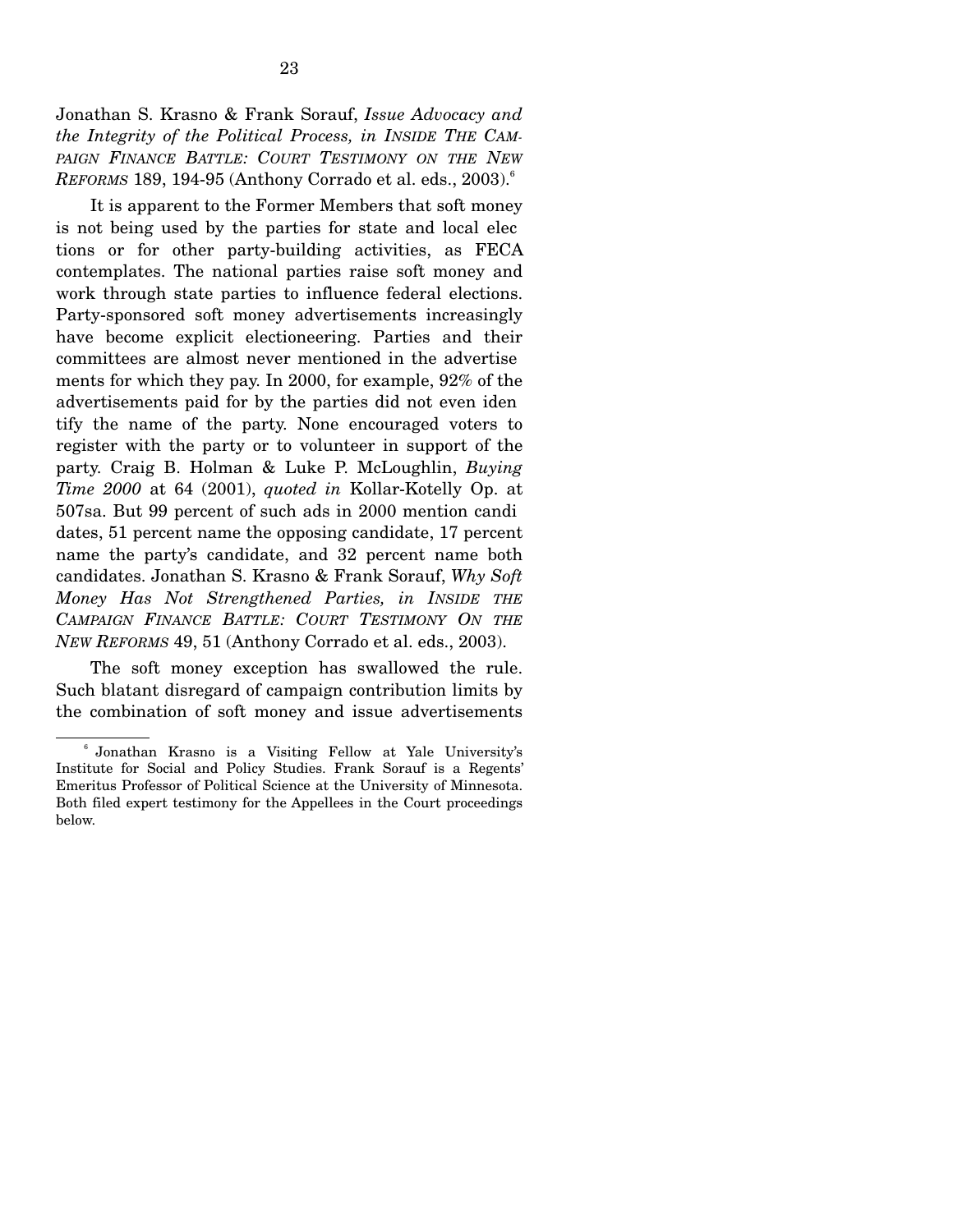should not be permitted. It can best be corrected by upholding BCRA.

Generally, the public needs to know the true source of an advertisement in order to fairly assess it and assign a degree of credibility. Another problem with issue adver tisements not paid for by party committees is that they frequently are paid for with money filtered through nominal "committees" that do not disclose in any meaning ful way how or by whom they are funded. While pre-BCRA law requires the sponsor to identify itself at the end of the advertisement, such identification can be the name of an entity created to conceal the identity of the true sponsor. The lack of full disclosure of receipts and expenditures for issue advertisements undermines the candor and financial transparency that should be present in elections. The secrecy creates opportunity for corruption, since the public does not know who is paying for advertisements that benefit a candidate.

Disclosure was one of the primary objectives of FECA, and was seen by this Court as a substantial guard against corruption. As this Court has held, "[D]isclosure require ments deter actual corruption and avoid the appearance of corruption by exposing large contributions and expenditures to the light of publicity. This exposure may discourage those who would use money for improper purposes either before or after the election. A public armed with information about a candidate's most generous supporters is better able to detect any post-election special favors that may be given in return." *Buckley*, 424 U.S. at 67. Without BCRA, the disclosure requirements of FECA can be evaded. BCRA will restore it to efficacy.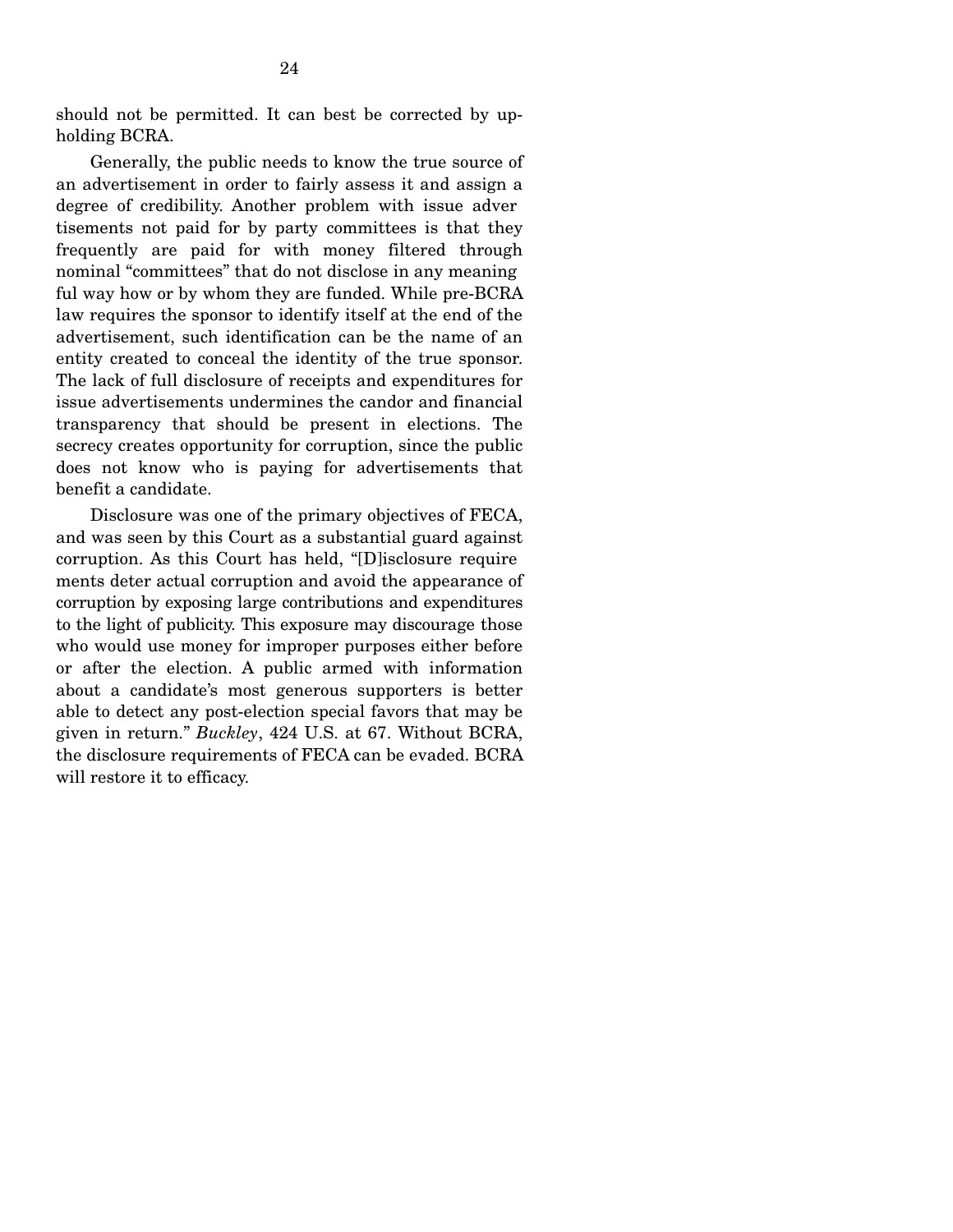# **II. BCRA WILL HELP RESTORE OUR CITIZENS' FAITH IN DEMOCRACY.**

# **A. BCRA Mitigates the Appearance of Corruption.**

This Court has repeatedly held that the public percep tion of the probity of elected representatives is an impor tant and sufficient governmental interest.<sup>7</sup> BCRA was passed, in part, not only to address actual corruption, but to address the appearance of corruption, an issue this Court has previously noted as being of grave concern to our democracy. In *Nixon v. Shrink Mo. Gov't Political Action Comm.*, 528 U.S. 377, 390 (2000), the Court warned that the " . . . cynical assumption that large donors call the tune could jeopardize the willingness of voters to take part in democratic governance." BCRA was Congress's response both to the wholesale evasion over time of the principles underlying the FECA and to the growing appearance of corruption and its corrosive effect.

As the district court noted, in the 2000 election cycle almost a half billion dollars in soft money was contributed to the national parties by corporations, unions and wealthy individuals. Memorandum Opinion of Judge

<sup>7</sup> This Court has stated that legislation may be justified by a government's interest in preventing the appearance of corruption in addition to actual corruption. *FEC v. National Right to Work Comm.*, 459 U.S. 197, 208 (1982) (affirming the "importance of preventing both the actual corruption threatened by large financial contributions and the eroding of public confidence in the electoral process through the appearance of corruption"); *Buckley v. Valeo,* 424 U.S. 1, 27 (1976) ("Of almost equal concern as the danger of actual quid pro quo arrange ments is the impact of the appearance of corruption stemming from public awareness of the opportunities for abuse inherent in a regime of large individual financial contributions.").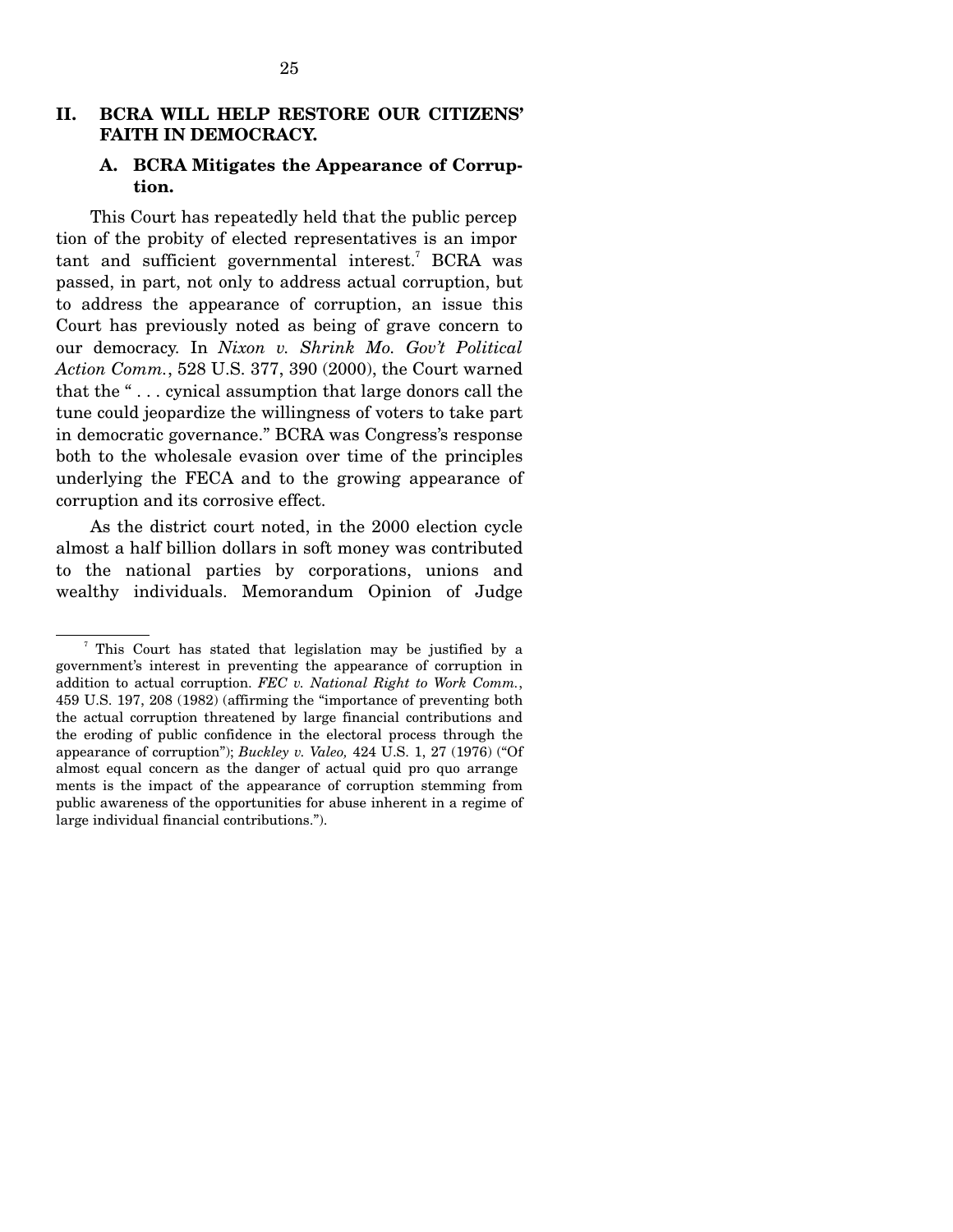Richard J. Leon (D.D.C. May 1, 2003), *reprinted in* Appel lants' June 2003 Supplemental Appendix to Jurisdictional Statements Vol. IV at 1189sa; Kollar-Kotelly Op. at 491sa. Although these funds were ostensibly not made for the purpose of influencing the outcome of federal elections, the Former Members' experience demonstrates that the public believes the opposite – and for good reason. The Federal campaign law prior to the enactment of BCRA had become so riddled with loopholes, and large contributors had become so adept at exploiting these loopholes, that the safeguards against corruption and the appearance of corruption were rendered meaningless.

The pervasive public cynicism about the electoral process is directly linked to the perception that a citizen without great wealth cannot effectively participate in government. Too many citizens believe that "money talks" and that only "big money" talks with any effectiveness. This belief leaves non-wealthy citizens with a sense that their participation does not matter and so corrodes the foundation of participatory democracy. The health of republican government will be strengthened when a major corrupting influence, one that is obvious to the average voter, is curtailed. Nearly three-quarters of voters believe that their congressional representatives sometimes decide how to vote on an issue based on what their party's big donors want. Mark Mellman & Richard Wirthlin, *Public Views on Party Soft Money, in* INSIDE THE CAMPAIGN FINANCE BATTLE: COURT TESTIMONY ON THE NEW REFORMS 267 (Corrado, Mann & Potter eds., 2003)*.* Campaign laws and practices which, without BCRA, seem to the public to be designed to discourage voter participation and diminish public confidence in government and in the electoral process are a shame. BCRA will help end that shame. The Former Members believe that this Court's affirmation of BCRA and BCRA's underlying principles will do much to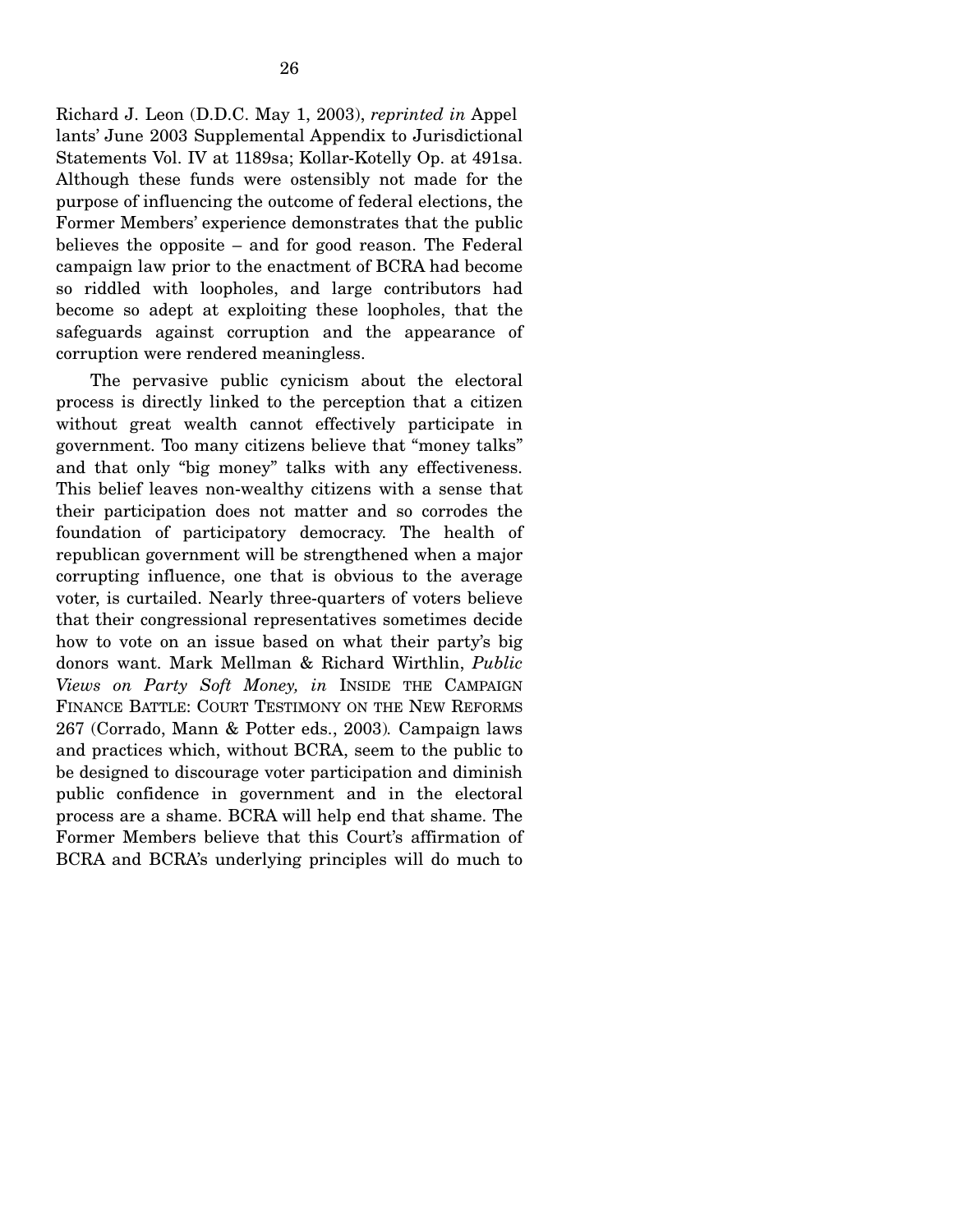restore the faith of the citizenry in our democratic proc esses by mitigating the appearance of corruption.

# **B. BCRA Enhances Political Participation and Discourse.**

BCRA will strengthen the electoral process by foster ing a greater role in that process for the individual voter and small contributor, a role that prior legislation sought to protect, but which soft money practices have trampled. BCRA's opponents assert that it will impinge free speech. To the contrary, the Act will expand the speech opportuni ties for the vast majority of "ordinary" citizens in the electoral process.

The Constitution establishes a system where the Members of Congress represent the people of a particular state or district. Soft money practices effectively undermine and distort that system, affording soft money donors influence that eclipses that of the average voter and average donor. Their voices are lost when Members grant disproportionate access and other attention to soft money donors. Senator Simon has expressed the Former Mem bers' views in this regard:

In a very real sense, we are going through the old fight between Thomas Jefferson and Alexander Hamilton: should propertied interests have pref erence in what goes on in government? And our answer, with our present system of financing campaigns, is yes, people with money are going to be given greater influence, because their names are going to be recognized. They are going to have greater access than those who did not contribute. The soft money system is the most egregious part of the abuse of political contribu tions resulting in preferred access.

Simon Decl. ¶ 17.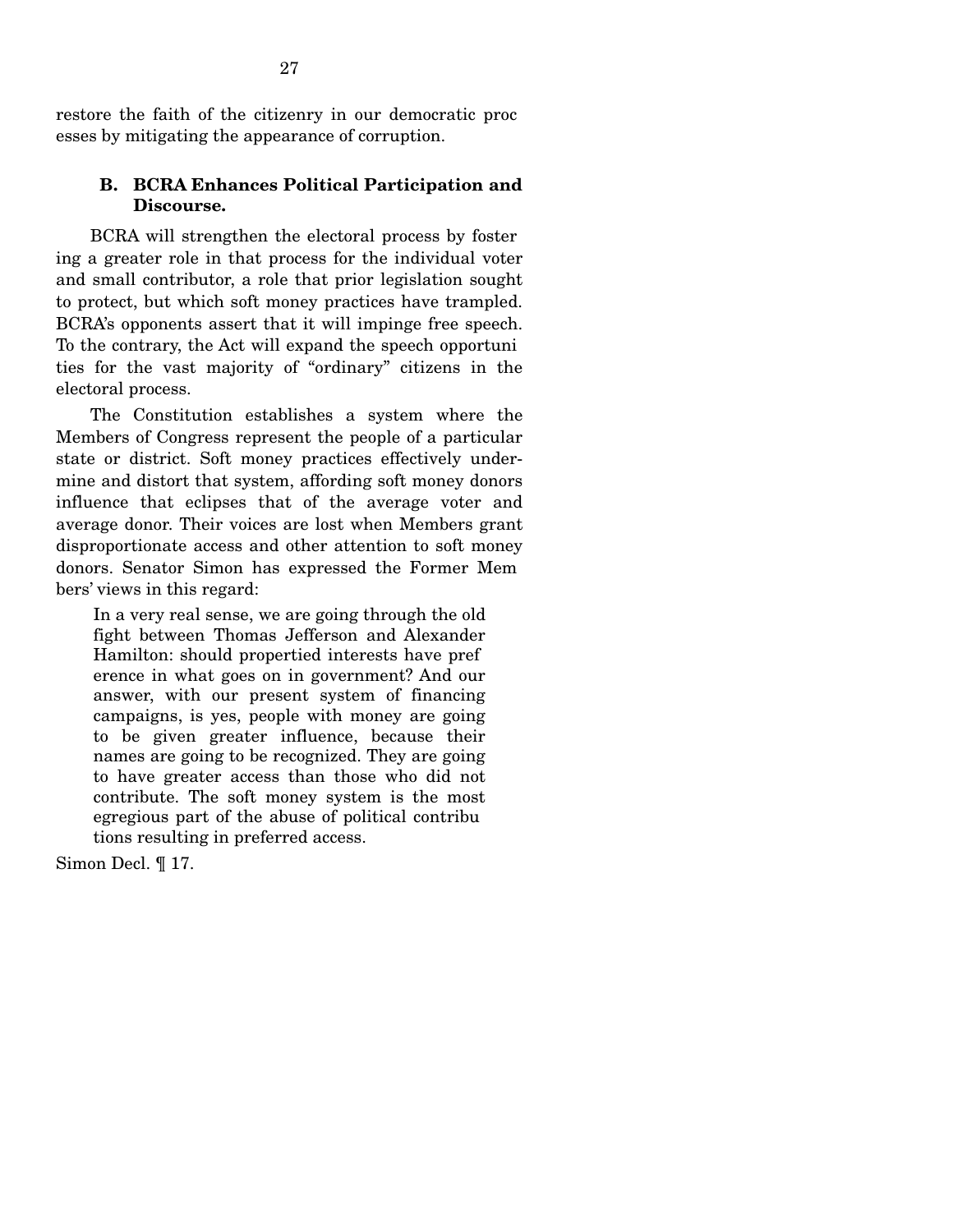The voices of the average voter and the average small donor are drowned out when a flood of soft money, from undisclosed sources, pours into a race. Those citizens see and understand what is going on, and they are discour aged from participating and even from voting. As money tends to compromise the elected, it also serves to disen franchise the electors. Any true competition of ideas has little chance when faced with the financial conglomerate of special interests. Such distortions have been curbed in the past with this Court's approval, and the Former Members respectfully urge the Court to uphold BCRA, which was Congress' long-fought effort to eliminate the worst abuses in the campaign finance system.

BCRA will go far to counter the dismay with which people react to the big money politics of the recent past. The Former Members have remained active in public affairs in many different ways and continue to have extensive opportunity to listen to the public on matters of concern. They continue to encounter the palpable cynicism about government in general and soft money politics in particular they experienced while in office. One of the issues most frequently mentioned is campaign finance and soft money. The public is angry and frustrated with gov ernment officials who often appear to be for rent. The public is convinced that Members and other federal officials are beholden to special interests who bankroll campaigns through unlimited soft money donations. They believe that these interests have far too much sway over their representatives, and they believe their own votes, their own participation in grassroots activities, and their own small donations do not count for much. These beliefs generate the apathy, indifference and low voter turnout that cut at the very root of American democracy. Represen tative democracy is seriously damaged when so many citizens believe they have no meaningful opportunity to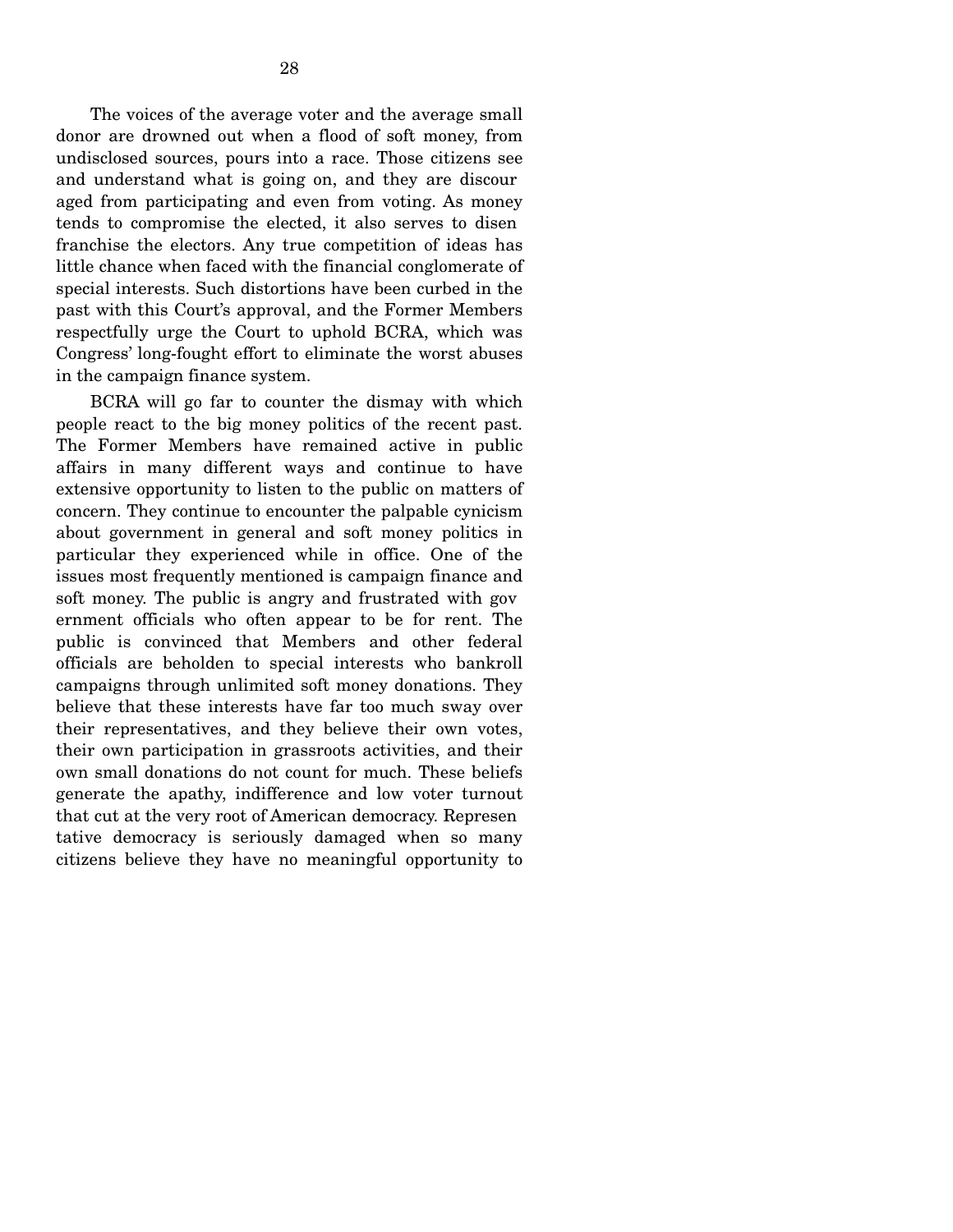participate in government because they lack the financial resources to compete with rich and powerful donors.

BCRA stands for the proposition that the national government is not for sale to the highest bidder, and it welcomes and encourages the participation of the average citizen. Without that participation, the American political system is in peril. Senator John Glenn, once a candidate for this country's highest office, framed the issue clearly:

I hope that when the courts review this law, they consider what the future of this country is going to be. In this case, the courts will be dealing with an issue that is going to be a key part of whether this country continues to look at itself as a coun try that represents every citizen's interests equally, or whether we go back toward that oli garchy from which we escaped in 1776. Yet the great thing about this country is that there is no such thing as an average citizen. Under the Con stitution, every citizen should be considered equal and supreme. If we get away from that, we get away from what makes this country great.

Declaration of Senator John Glenn ¶ 7.

## **CONCLUSION**

----------------------------- ------------------------------ ----♦-- -

BCRA's reforms were designed principally to restore the integrity of the Federal Election Campaign Act, to address the fundamental concerns expressed in *Buckley v. Valeo* regarding corruption and the appearance of corrup tion, and to stop the massive use of soft money to circum vent the constitutionally approved limitations on campaign contributions. This Court should give effect to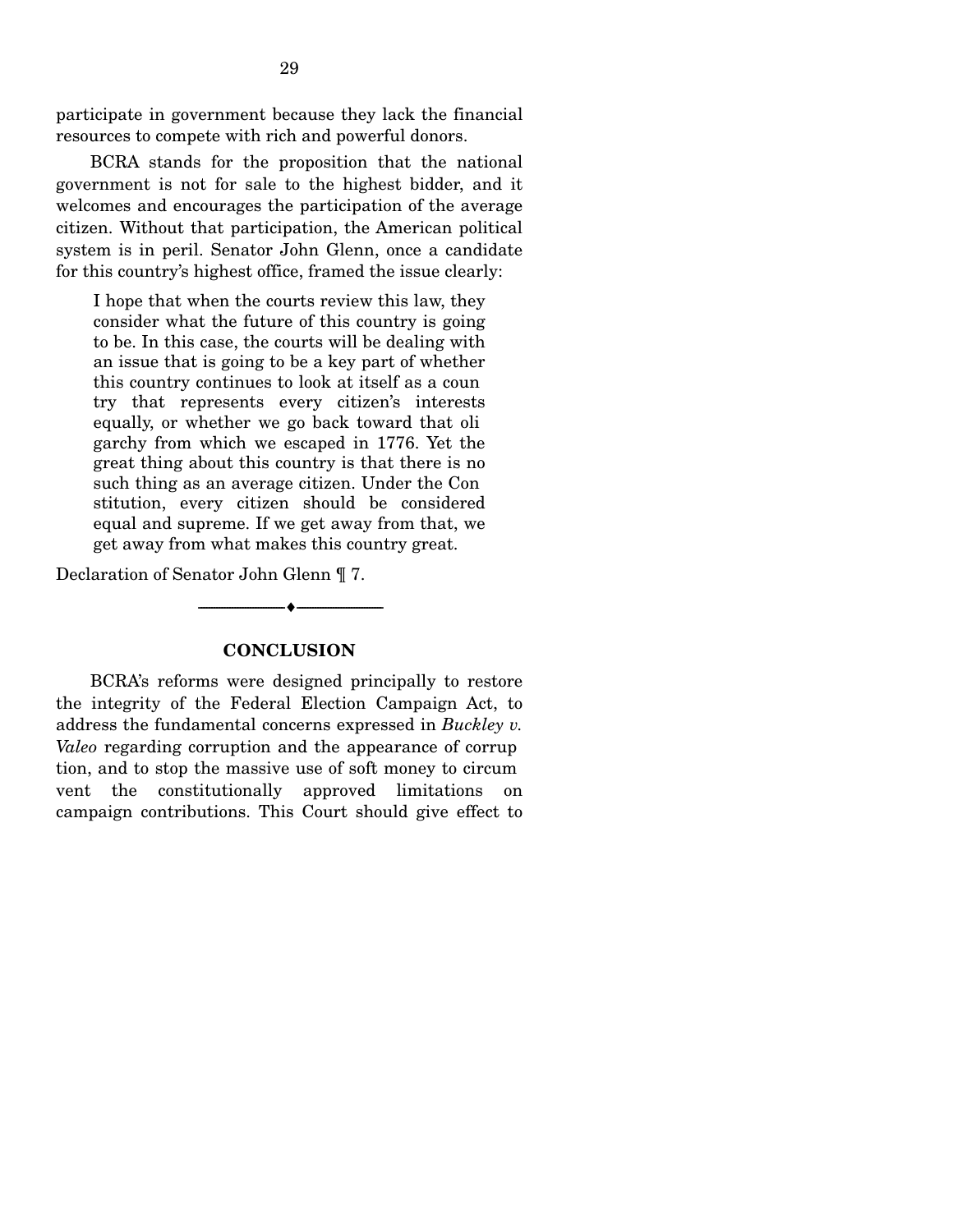BCRA's objectives and affirm and reverse the decision of the Court below accordingly.

Respectfully submitted,

RANDY L. DRYER *Counsel of Record*  J. MICHAEL BAILEY H. DOUGLAS OWENS PARSONS BEHLE & LATIMER 201 South Main Street Suite 1800 Salt Lake City, UT 84145-0898  $(801)$  532-1234

August 5, 2003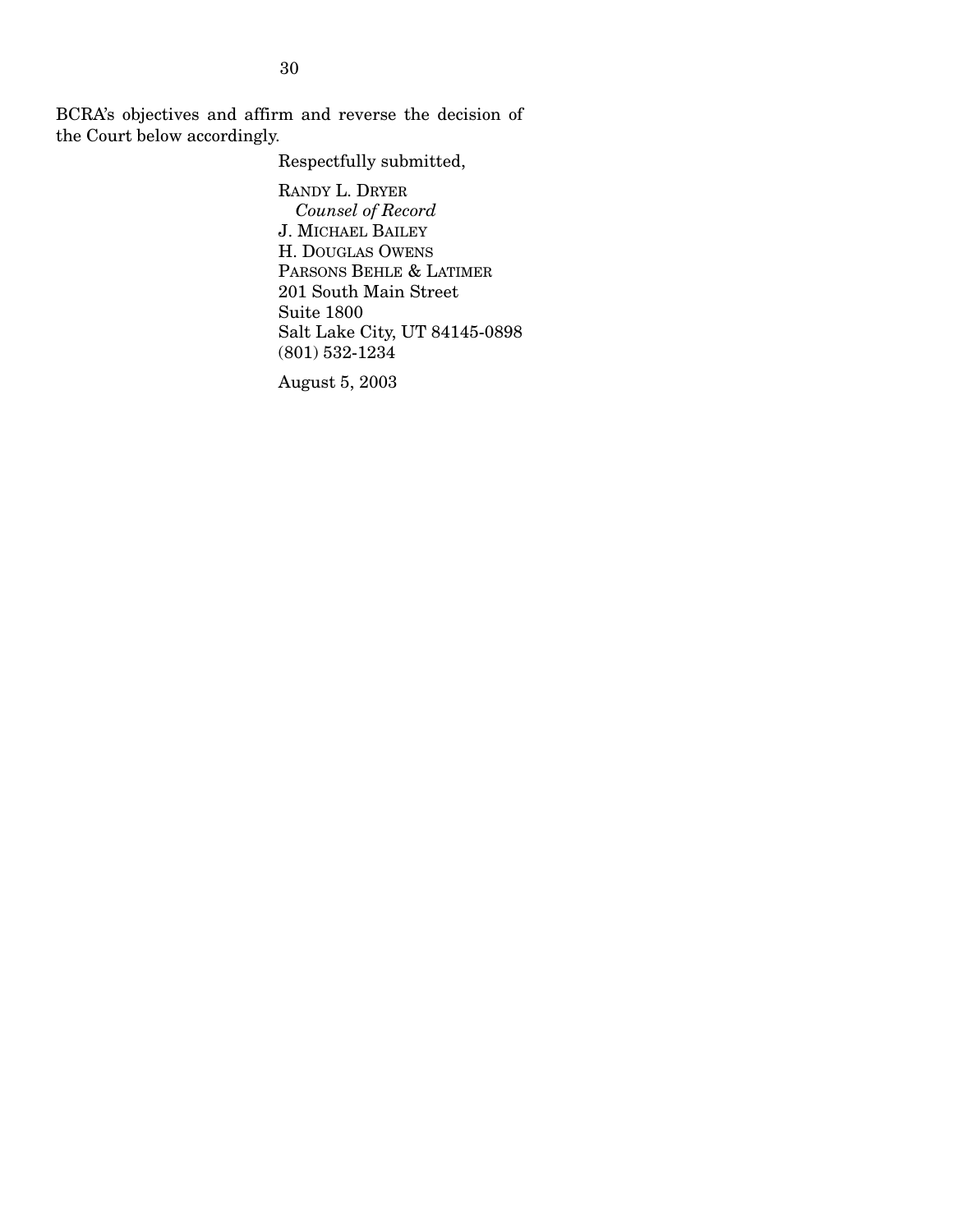## **APPENDIX**

The Former Members who have joined in this brief are an impressive and diverse bipartisan group whose service in Congress and experience in federal elections spans the modern campaign era. Collectively, they represent more than 500 years of elected public service at the federal level. They come from both sides of the political aisle with constituencies from all walks of life: young and old, poor and wealthy, urban and rural, educated and uneducated. They are listed below:

Representative John B. Anderson served as a Republican U.S. Representative from Illinois from 1961 to 1981. He was a candidate for President of the United States in 1980.

Representative Michael D. Barnes served as a Democratic U.S. Representative from Maryland from 1979 to 1987.

Representative Thomas M. Barrett served as a Democratic U.S. Representative from Wisconsin from 1993 to 2003.

Representative Anthony Beilenson served as a Democratic U.S. Representative from California from 1977 to 1997.

Representative James H. Bilbry served as a Democratic U.S. Representative from Nevada from 1987 to 1995.

Representative Robert A. Borski served as a Democratic U.S. Representative from Pennsylvania from 1983 to 2003.

Senator Leslie L. Byrne is currently a Virginia State Senator. She served as a Democratic U.S. Representative from Virginia from 1993 to 1995.

Representative Bob Carr served as a Democratic U.S. Representative from Michigan from 1975 to 1981 and 1983 to 1995.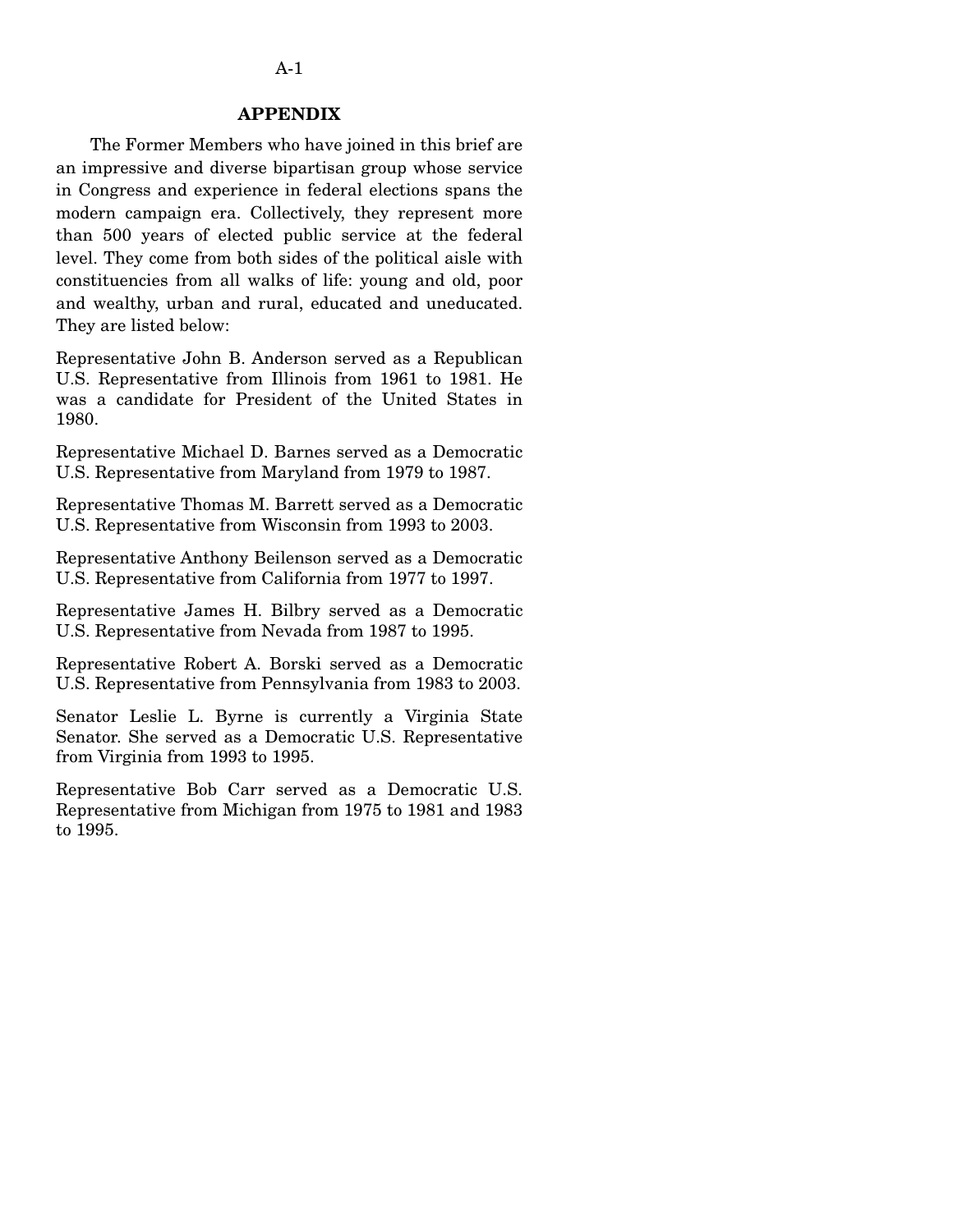Representative William F. Clinger served as a Republican U.S. Representative from Pennsylvania from 1979 to 1997.

A-2

Representative Barber B. Conable, Jr. served as a Republican U.S. Representative from New York from 1965 to 1985.

Representative Sam Coppersmith served as a Democratic U.S. Representative from Arizona from 1993 to 1995.

Representative William J. Coyne served as a Democratic U.S. Representative from Pennsylvania from 1981 to 2003.

Representative Thomas J. Downey served as a Democratic U.S. Representative from New York from 1975 to 1993.

Senator Thomas F. Eagleton served as a Democratic U.S. Senator from Missouri from 1968 to 1987.

Representative Don Edwards served as a Democratic U.S. Representative from California from 1963 to 1995.

Representative Ben Erdreich served as a Democratic U.S. Representative from Alabama from 1983 to 1993.

Representative Peter Hoagland served as a Democratic U.S. Representative from Nebraska from 1989 to 1995.

Representative Elizabeth Holtzman served as a Democratic U.S. Representative from New York from 1973 to 1981.

Representative James P. Johnson served as a Republican U.S. Representative from Colorado from 1973 to 1981.

Representative Robert Kastenmeier served as a Democratic U.S. Representative from Wisconsin from 1959 to 1991.

Representative John J. LaFalce served as a Democratic U.S. Representative from New York from 1975 to 2003.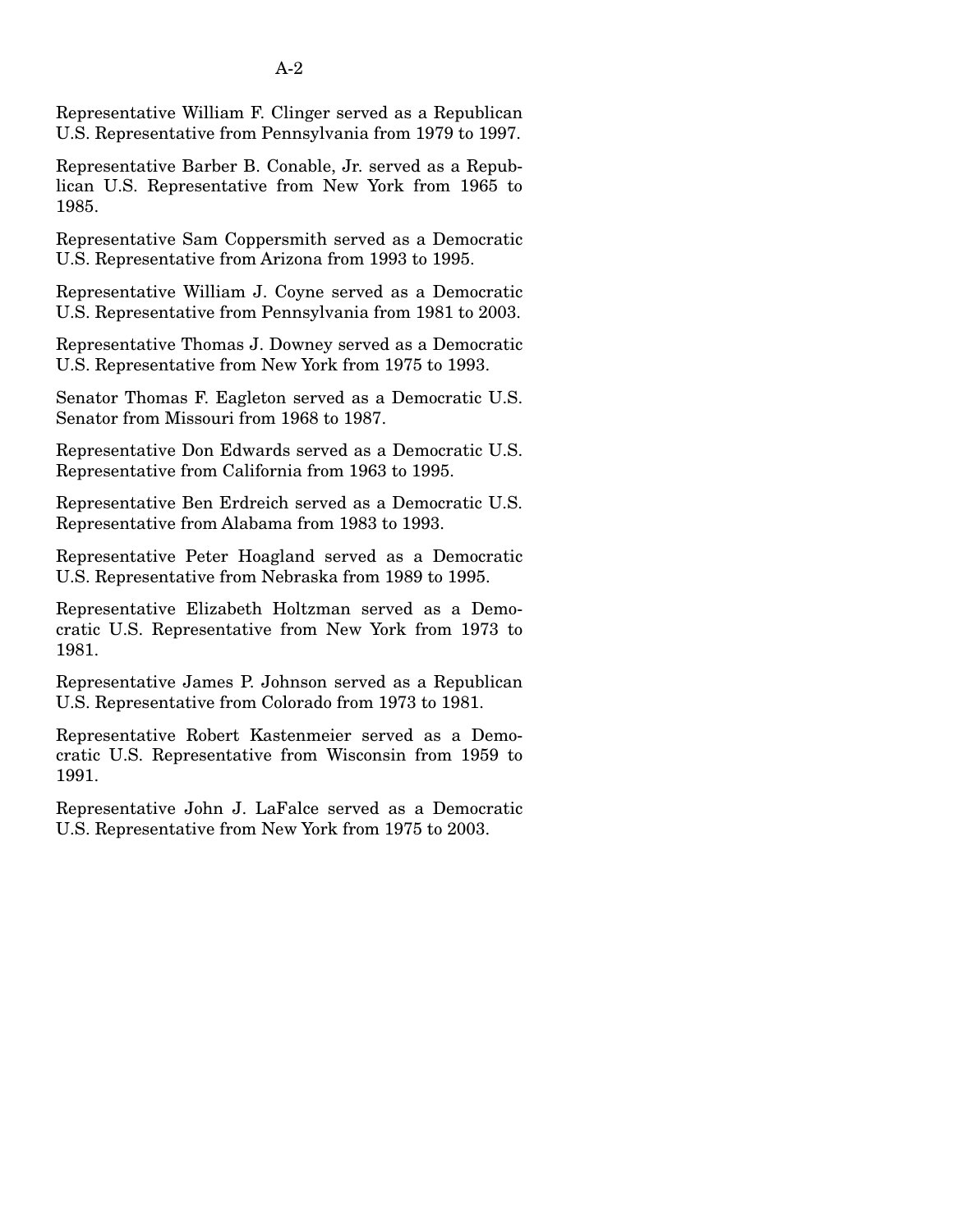Representative Elliott H. Levitas served as a Democratic U.S. Representative from Georgia from 1975 to 1985.

Representative Bill Luther served as a Democratic U.S. Representative from Minnesota from 1995 to 2003.

Representative James Maloney served as a Democratic U.S. Representative from Connecticut from 1997 to 2003.

Representative Marc Lincoln. Marks served as a Republican U.S. Representative from Pennsylvania from 1977 to 1983.

Representative Abner J. Mikva served as a Democratic U.S. Representative from Illinois from 1969 to 1973, September 1975 to 1979.

Vice President Walter F. Mondale served as Vice President of the United States from 1977 to 1981. He served as a Democratic U.S. Senator from Minnesota from 1964 to 1976. He was a candidate for President of the United States in 1984.

Representative Jim Moody served as a Democratic U.S. Representative from Wisconsin from 1983 to 1993.

Representative Constance A. Morella served as a Republican U.S. Representative from Maryland from 1987 to 2003.

Senator Charles H. Percy served as a Republican U.S. Senator from Illinois from 1967 to 1985.

Representative John Edward Porter served as a Republican U.S. Representative from Illinois from 1980 to 2001.

Representative Glenn Poshard served as a Democratic U.S. Representative from Illinois from 1989 to 1999.